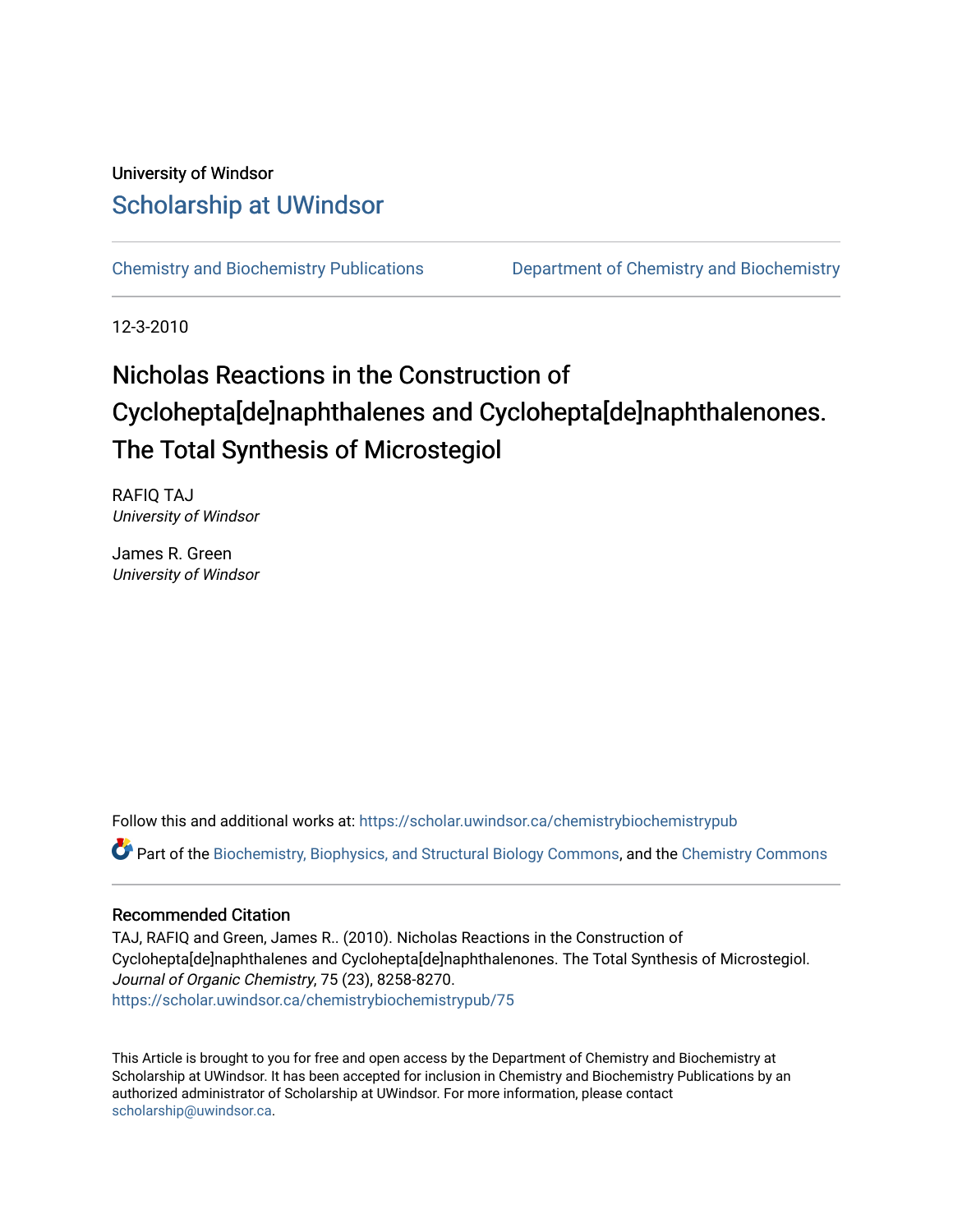# Nicholas reactions in the construction of cyclohepta[*de*]naphthalenes and cyclohepta[*de*]naphthalenones. Preparation of the microstegiol ring system

*Rafiq A. Taj and James R. Green\** 

Department of Chemistry and Biochemistry, University of Windsor, Windsor, ON, N9B 3P4, Canada

jgreen@uwindsor.ca

**RECEIVED DATE (to be automatically inserted after your manuscript is accepted if required according to the journal that you are submitting your paper to)** 

Tel: (519)-253-3000, Ext. 3545. Fax: (519)-973-7098



The application of the Nicholas reaction chemistry of 2,7-dioxygenated naphthalenes towards the synthesis of cyclohepta[*de*]napthalenes, particularly the rearranged abietane ring system of microstegiol, is presented. The substitution profile of Nicholas monosubstitution (predominantly C-1) and disubstitution reactions (predominantly 1,6-) on 2,7-dioxygenated napthalenes is reported. Application of a 1,8-dicondensation product and selected C-1 monocondensation products to the construction of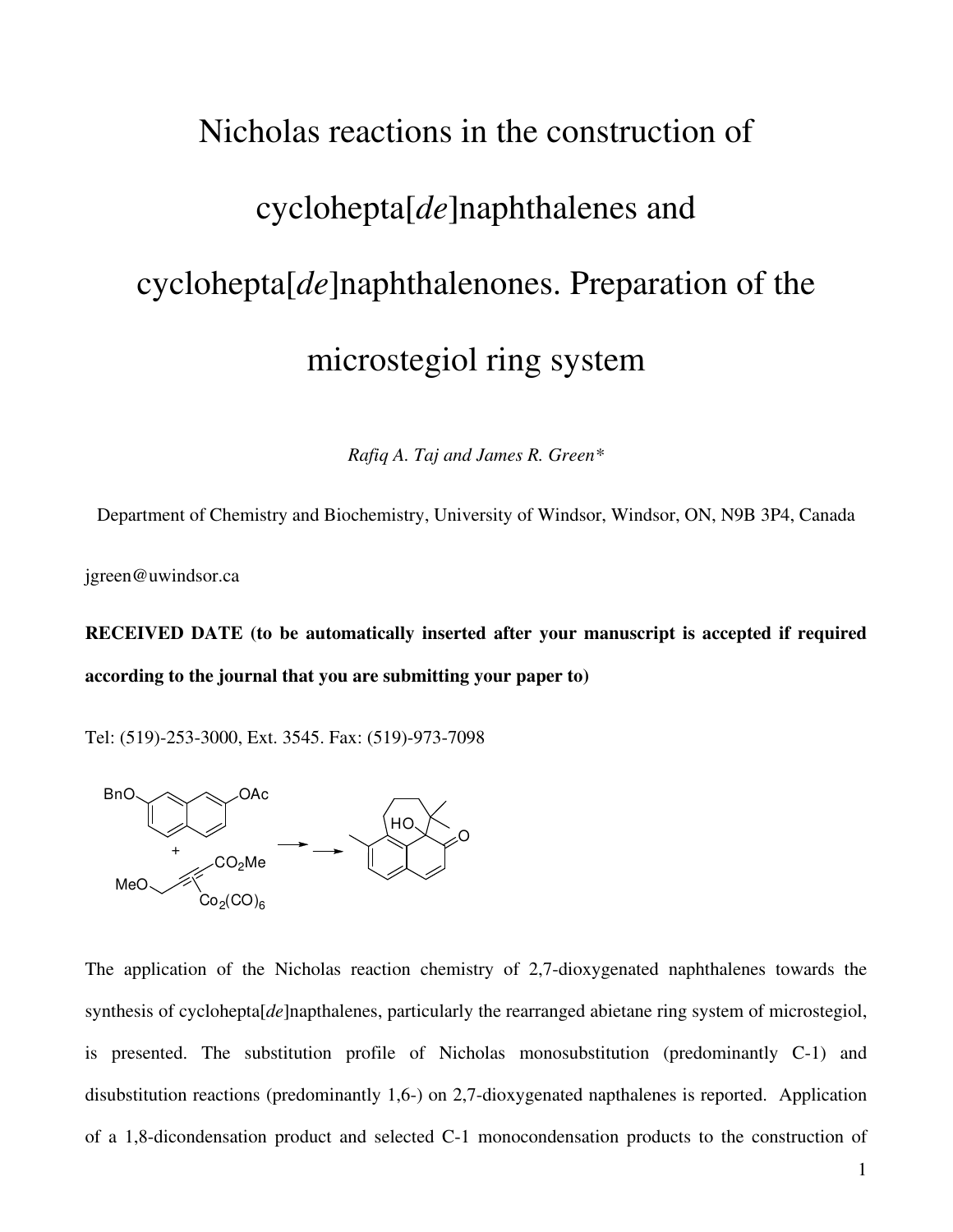cyclohepta[*de*]naphthalenes by way of ring closing metathesis and intramolecular Friedel-Crafts reactions, respectively, are described. Deprotection of the C-7 oxygen function to the corresponding naphthol allows tautomerization to cyclohepta[*de*]naphthalene-1-ones upon seven membered ring closure in most cases, and replacement of the C-2 oxygen function in the naphthalene by a methyl group ultimately allows the synthesis of model compound **38**, lacking only the isopropyl group of microstegiol.

#### **Introduction**

The cyclohepta[*de*]naphthalenes comprise a class of seven membered ring compounds that has received significant attention for decades. Much of the early work centered around the pleiadienes and acepleiadylenes and stemmed from interest in their electronic structure. More recently, several rearranged abietanes containing the cyclophepta $[de]$ naphthalene nucleus, including microstegiol  $(1)$ ,<sup>1</sup> oxomicrostegiol  $(2)$ ,<sup>2</sup> salvibretol  $(3)$ ,<sup>1c</sup> and oxosalvibretol  $(4)$ ,<sup>1c,1m</sup> have been isolated from roots of a number of plants of the genus *Salvia*. These plants have often seen use as folk remedies, and their crude extracts have demonstrated antibacterial, anticancer, and insect antifeedant activities.<sup>1h,1k,3</sup> Microstegiol itself has been demonstrated to have antileukemic activity and modest antibacterial activity.<sup>1a,1k,1m,1n</sup>



**1** microstegiol,  $X = H_2$ **2** oxomicrostegiol,  $X = Q$ **3** salvibretol,  $X = H_2$ **4** oxosalvibretol,  $X = Q$ 

Despite the recent upsurge in interest in the natural product literature, none of the rearranged abietanes **1-4** have been the subject of synthetic activity. The carbon framework of the cyclohepta[*de*]naphthalenes themselves have normally been prepared by sequential Friedel-Crafts acylations of succinic anhydride or some variation of that approach,<sup>4</sup> although scattered reports of access to this ring system by 2+2 cycloaddition/ring expansion reactions of cyclopenta<sup>[ $de$ </sup>]naphthalenes.<sup>5</sup>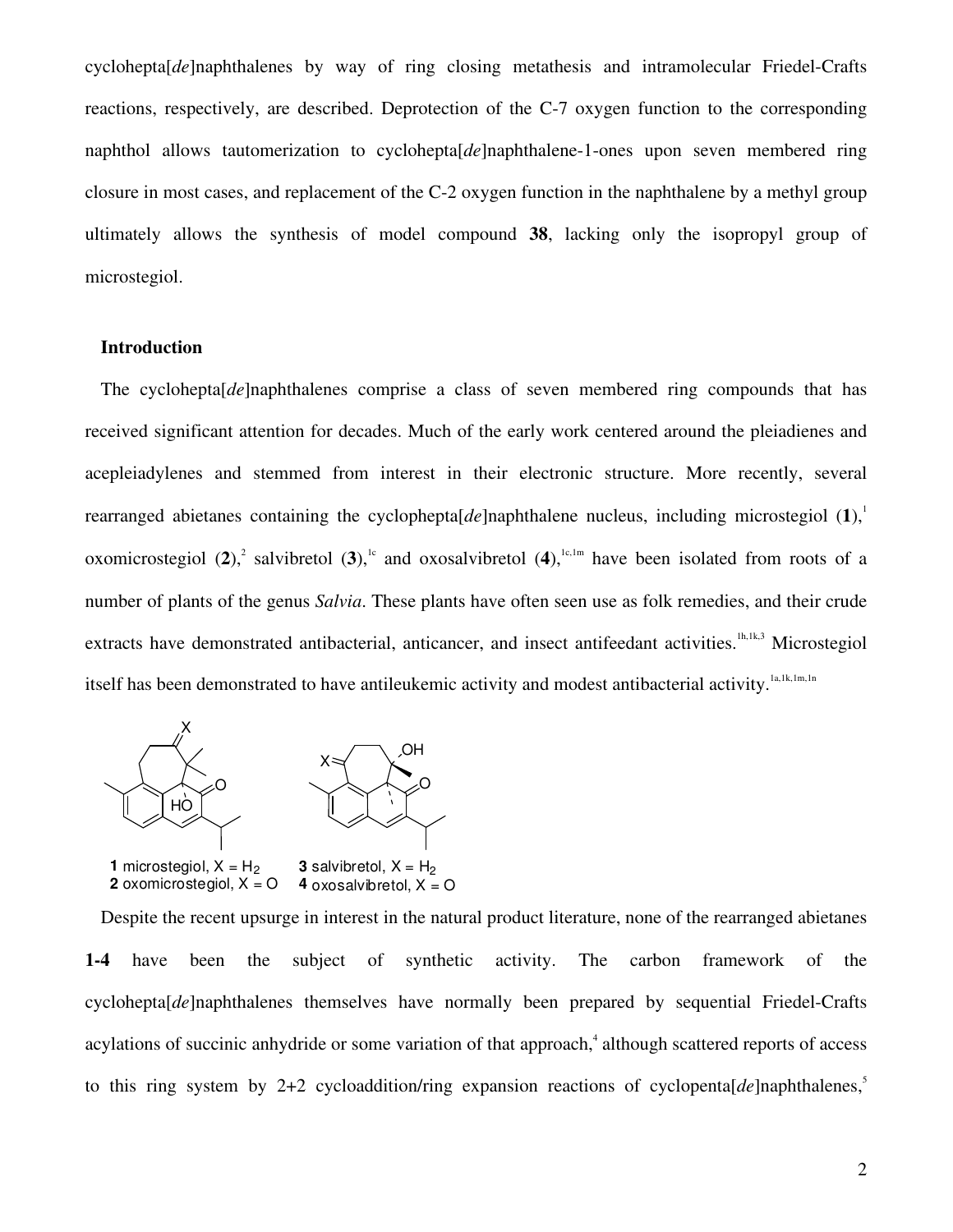malonate intramolecular alkylation processes, reductive carbonyl coupling reactions,<sup>7</sup> and *o*-xylylene Diels-Alder cycloadditions<sup>8</sup> have been published.<sup>9</sup>

Our group has a long-standing interest in the synthesis of seven-membered ring compounds,<sup>10</sup> based in part on the ability of alkynedicobalt complexes and the Nicholas reaction chemistry<sup>11</sup> of their derived propargyldicobalt cations to allow umpolung bond constructions from reactions of -carbonyl cation equivalents with electron rich arenes or other nucleophiles.<sup>12,13,14,15</sup> Given the recent interest in 1-4 and the relative paucity of methods for the synthesis of cyclohepta[*de*]naphthalenes, we considered it of importance to study the applicability of these cations to this ring system, with a particular attention to the tautomerized naphthol (cyclohepta[*de*]naphthalene-1-one) framework of microstegiol (**1**). Given its structural characteristics, we consider the issues of a) the fundamental substitution characteristics in Nicholas reactions on 2,7-disubstituted naphthalenes, b) seven membered ring construction derived from Nicholas reaction adducts, c) tautomerization to the keto- form of the 7- (or 2-) hydroxynaphthalenes, and d) regioselection in the constructed cycloheptane to be significant for the methodology. This work describes in complete form our developments in these directions.<sup>16</sup>

#### **Results and Discussion**

 We believed it necessary to develop a comprehensive understanding of the pattern of reactivity of propargyldicobalt cations with naphthalene-2,7-diol derivatives. To this end we chose 2,7 dimethoxynaphthalene (**5a**) as a reference molecule and studied the Lewis acid mediated Nicholas reactions of a number of substituted propargyl alcohol- or propargyl ether  $Co_2(CO)_{6}$  complexes (6a-f).

**Monocondensation.** The condensation reactions of **6** with 2,7-dimethoxynaphthalene (**5a**) occurred to variable levels of conversion in the presence of stoichiometric amounts of  $BF_3$ -OEt<sub>2</sub>, but readily to complete conversion in the presence of 3 equiv of  $BF_3$ -OEt<sub>2</sub> (Table 1). With approximately equimolar amounts of **6a-f** (1.1 equiv) relative to **5a**, monocondensation products (**7,8**) were formed in most cases without significant contamination from the products of dialkylation. Nicholas reaction precursors (**6a-d**) bearing no substitution at the propargylic site cleanly afforded C-1 substitution in good yields, regardless of whether the remote site of the alkyne bore no substitution (**7a**, 93%), or substitution by an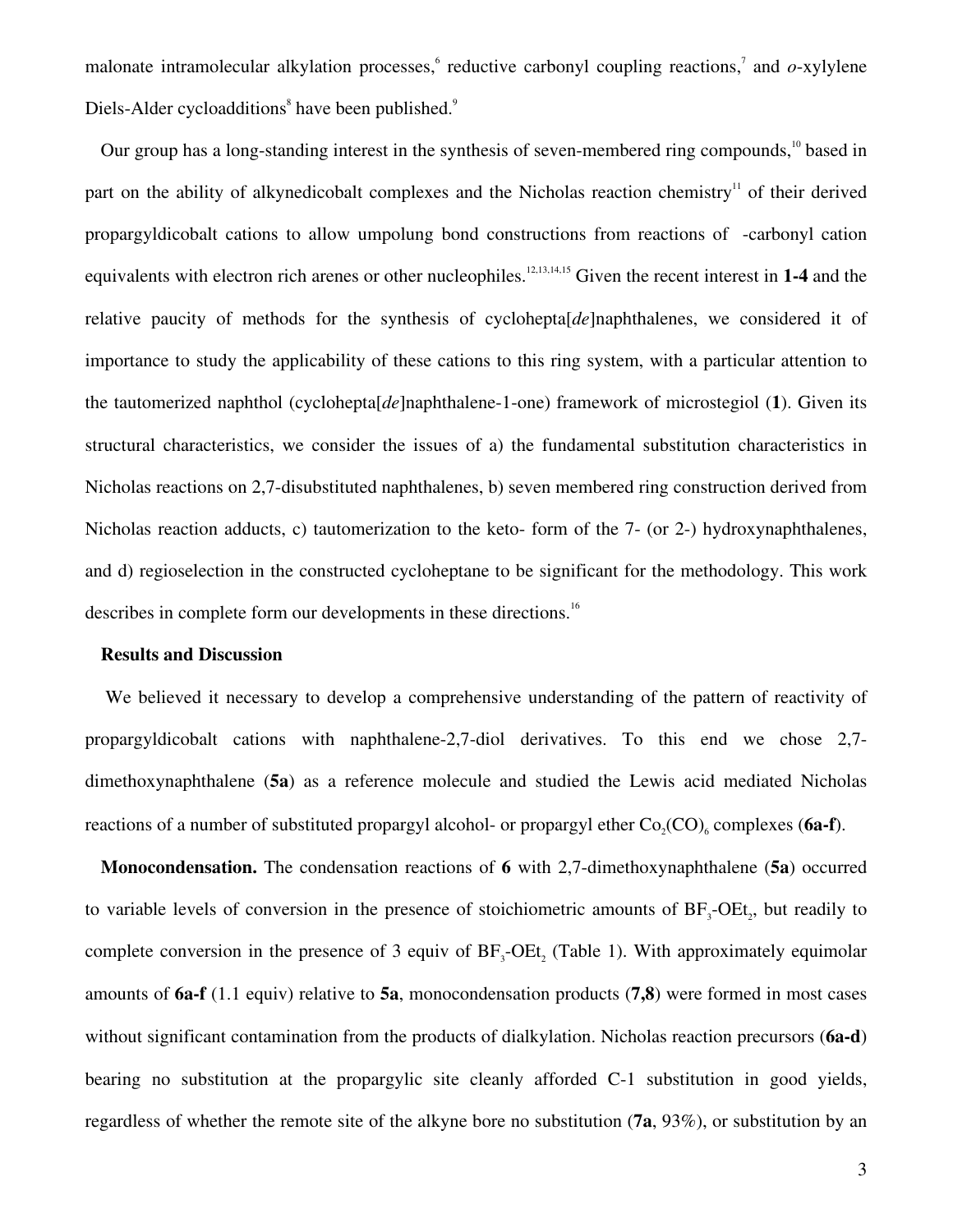electron withdrawing group (**7b**, 76%), an alkyl group (**7c**, 84%) or a silyl group (**7d**, 97%). Substitution at the propargylic site by a methyl group (**6e**) still allowed C-1 substitution to occur (**7e**, 66%), but phenyl substitution at the propargyl site (**6f**) resulted in condensation to give C-3 substitution product (**8f**, 51%) as the sole isolable one. Use of 2,7-dibenzyloxysubstituted **5b** gave an analogous reaction with ester substituted complex **6b**, with the exception of giving a small amount of 1,8-dicondensation product **9g** (13%) in addition to the C-1 monocondensation product **7g** (71%).

**Table 1**. Monocondensation reactions of **6a-f** with **5a-b**.



**g**,  $R_3 = CO_2Me$ ,  $R_4 = H$ 

| Entry          | 5  | 6         | $7$ (yield, %) | $8$ (yield, %) |
|----------------|----|-----------|----------------|----------------|
| $\mathbf{1}$   | 5a | 6a        | 7a(93)         |                |
| $\overline{2}$ | 5a | 6b        | 7b(88)         |                |
| 3              | 5a | 6c        | 7c(84)         |                |
| 4              | 5a | <b>6d</b> | 7d(97)         |                |
| $\overline{5}$ | 5a | 6e        | 7e(66)         |                |
| $\overline{6}$ | 5a | 6f        |                | 8f(51)         |

a In addition, 13% of **9g** was isolated.

7 **5b 6b 7g**  $(71)^{a}$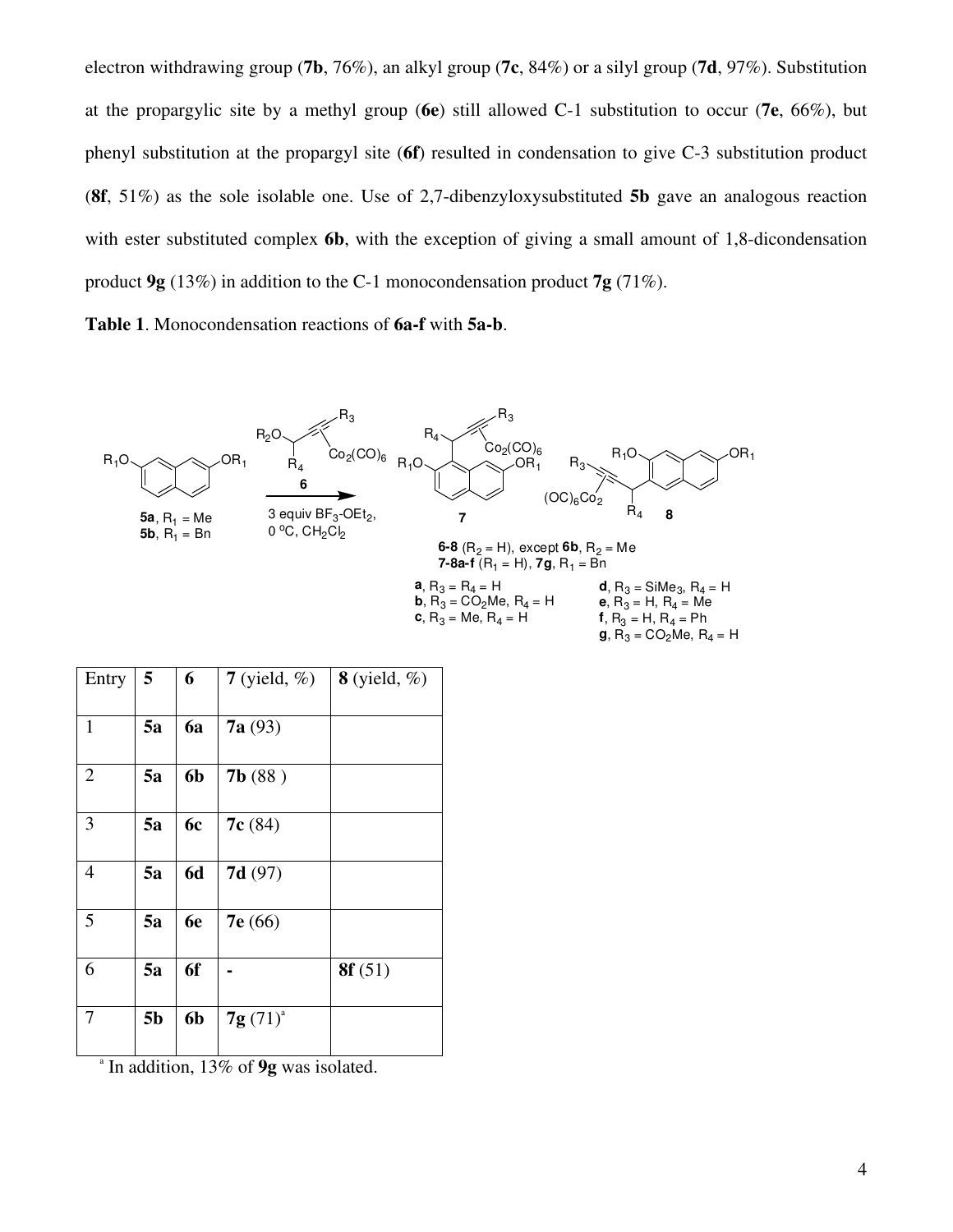**Dicondensation.** Increasing the amount of propargyl alcohol/ether- $Co_2(CO)$ <sub>6</sub> complex 6a-e to slightly over two equivalents enabled, in most cases, ready conversion of 2,7-dimethoxynaphthalene (**5a**) to disubstituted products (**9-10**) (Table 2). In these cases, a competition existed between the formation of 1,8-disubstitution products (**9**) and 1,6-disubtitution products (**10**), which depended upon the structure of the Nicholas reaction precursor complex **6**. In the case of unsubstituted **6a**, 1,8-disubstitution predominated, although not to the exclusion of 1,6-disubstitution (**9a**, 63%, **10a**, 9%). This tendency toward 1,8-disubstitution was increased in the case of remote electron withdrawing group substituted **6b**, as **9b** (86%) was formed to the exclusion of any 1,6-disubstitution product. Conversely, substitution at the remote end of the alkyne complex with either methyl (**6c**) or trimethylsilyl (**6d**) groups resulted in the second substitution occurring at C-6, giving 1,6-disubstitution products **10c** (86%) and **10d** (40%); in the case of **6d**, the second substitution was incomplete, despite allowing the reaction to warm to rt, and a significant amount of **7d** (59%) was also isolated.

**Table 2**. Dicondensation reactions of **6** with **5a.**



| Entry | 5a | 6              | $9$ (yield, %) | 10 (yield, $%$ ) |
|-------|----|----------------|----------------|------------------|
|       |    |                |                |                  |
|       | 5a | 6a             | 9a(63)         | 10 $a(9)$        |
|       |    |                |                |                  |
| 2     | 5a | 6 <sub>b</sub> | 9b(86)         |                  |
|       |    |                |                |                  |
| 3     | 5a | 6c             |                | 10 $c(86)$       |
|       |    |                |                |                  |
|       | 5a | <b>6d</b>      |                | 10d $(40)^{a}$   |
|       |    |                |                |                  |

a In addition, 59% of **7d** was isolated.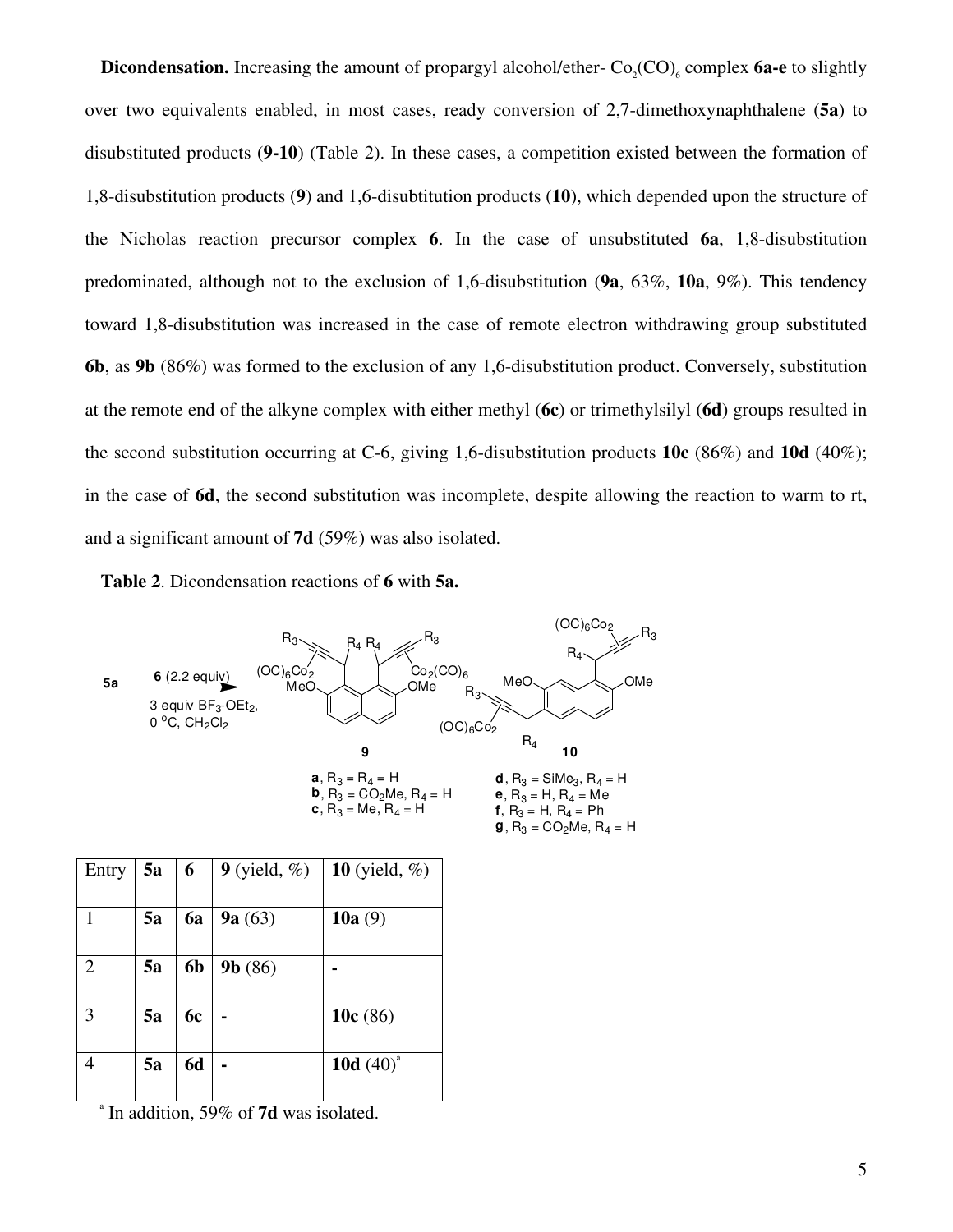In addition, two of the monocondensation products were taken and subjected to a second Nicholas reaction (Scheme 1). C-1 substitution product **7a** was subjected to  $BF_3$ -OEt<sub>2</sub> mediated reaction with butyn-2-ol complex **6e**, giving **10e** in 72% yield. C-3 substituted **8f**, under analogous conditions with unsubstituted **6a**, afforded **10f** (50% yield).

**SCHEME 1.** Mixed dicondensation products.



The pattern of Nicholas reaction reactivity of 2,7-dimethoxynaphthalene is therefore relatively consistent. Propargyldicobalt cations which are unsubstituted or substituted with electron withdrawing groups undergo C-1 monosubstitution and C-1, C-8 disubstitution. If the cation possesses an alkynyl substitutent that is not electron withdrawing, monosubstitution is at C-1, while the second substitution occurs at C-6. Substitution of **5** with groups at the propargylic site allow C-1 monosubstitution if the group is of moderate size, while a group of sufficient size at this site ultimately forces the initial Nicholas reaction to occur at C-3. The dichotomy in disubstitution is reminiscent of that of dinitration and chlorination (1,8-) versus dibromination (1,6-) of 2,7-dimethoxynaphthalene,<sup>17</sup> including the element of the most electrophilic reagents being directed toward the 1,8- positions.

**Application Towards Cyclohepta[***de***]naphthalene Synthesis.** Given an understanding of the substitution patterns of 2,7-dioxygenated naphthalenes towards propargyldicobalt cations, three different approaches to construction of the cyclohepta[*de*]naphthalene ring system were envisaged. Use of dicondensation product **9a** was the most readily apparent precursor, as it was one of the few cases in which the naphthalene 1,8-disubstitution pattern incorporated within the cyclohepta[*de*]naphthalene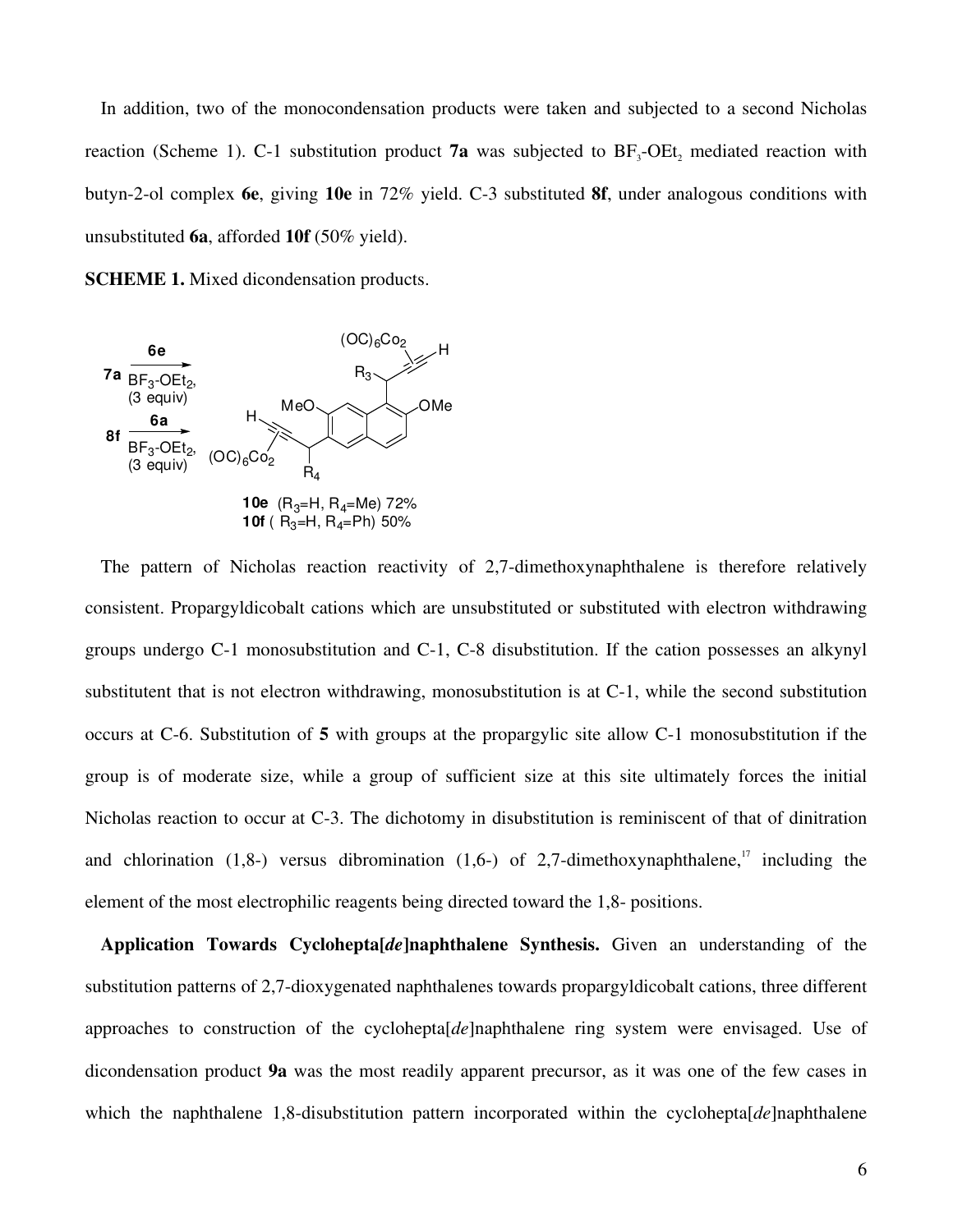predominated; consequently its use in the preparation of the cyclohepta[*de*]naphthalene system was pursued (Scheme 2). Decomplexation of **9a** could be accomplished with  $(NH_4)_2$ Ce $(NO_3)_6$  under carefully controlled, low temperature conditions, giving **11** (57% yield, 89% by recovered starting material (brsm)). Other common reagents for decomplexation  $(Me<sub>3</sub>NO, I<sub>2</sub>)$  gave poorer yields of 11 or none at all. Semi-hydrogenation of **11** in the presence of the Lindlar catalyst then afforded diene **12**<sup>18</sup> (89% yield, 98% brsm). Finally, ring closing metathesis (RCM) employing Grubbs 1 catalyst (5 mol%) gave dihydrocyclohepta[*de*]naphthalene **13** (85% yield). While this work was in progress, the Kotha and Chattopadhyay groups demonstrated the accessibility of the corresponding acetates by RCM.<sup>19</sup>

**SCHEME 2.** Cyclohepta[*de*]naphthalenes by RCM.



Using this dipropargylation-RCM approach to cycloheptanaphthalenes, however, afforded only limited possibilities for creating unsymmetrical substitution patterns regioselectively on both the naphthalene and cycloheptene portions of **13**, due to the incompatibility of propargyl substitution in **6** with 1,8- disubstitution on **5**. Consequently, the applicability of monocondensation product **7b** toward cyclohepta[*de*]naphthalene construction was explored (Scheme 3). Decomplexation of the organic unit from the  $Co_2(CO)$ <sub>6</sub> residue of **7b** was readily accomplished by treatment of iodine in THF, giving 14 in excellent yield (98%). While hydrogenation of **14** over Pd/C was sluggish, reduction of the triple bond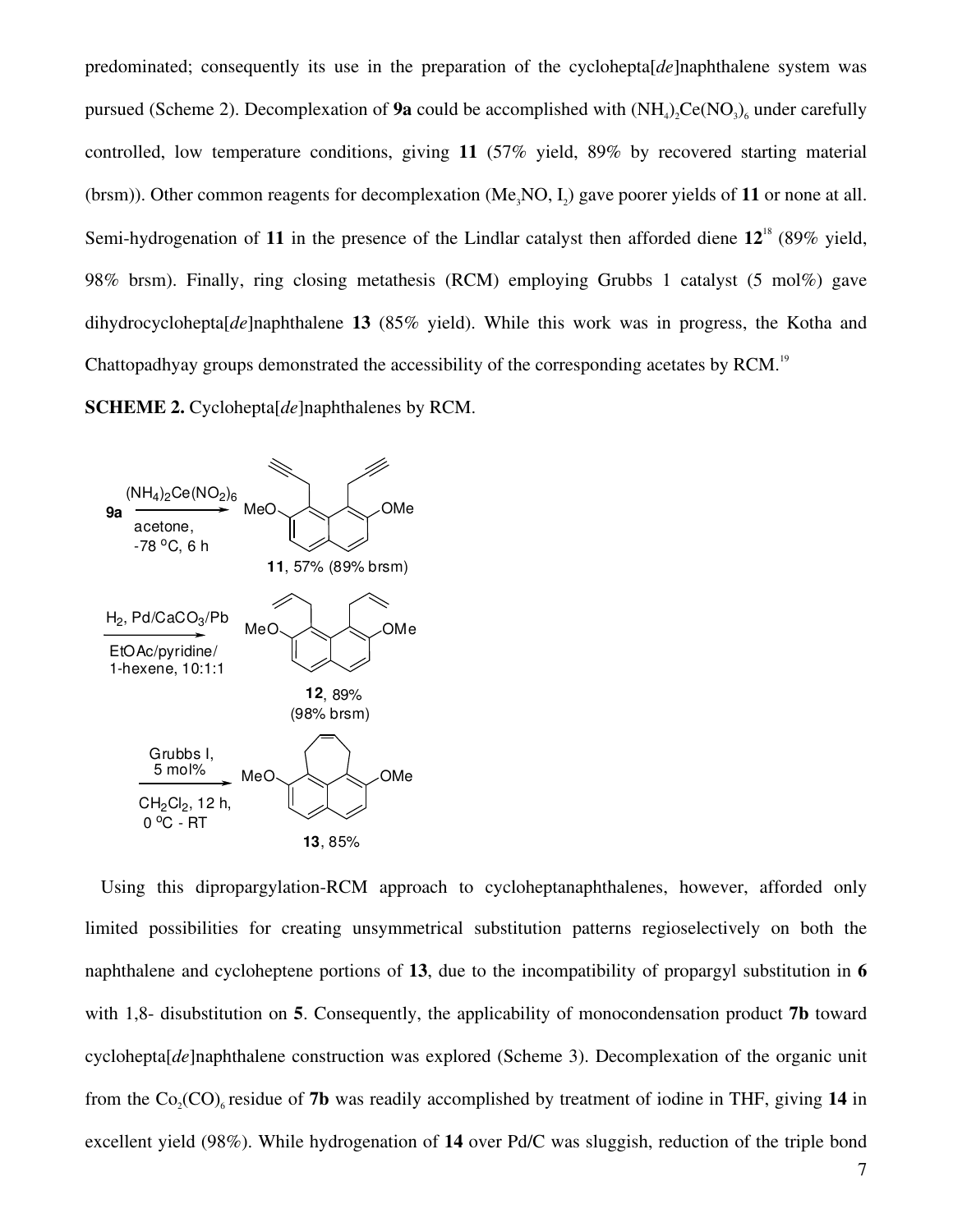to the alkanoate (15) was straightforward in the presence of  $H_2$  and Rh/C (99% yield). Addition of excess MeLi (7 equiv) to **15** resulted in attack on the ester function to give tertiary alcohol **16** in high yield (90% yield) provided a significant excess of MeLi was employed; more modest excesses (i.e., 3 equiv) resulted in noticeable amounts of ketone **17** being isolated in addition to **16**. Subjecting tertiary alcohol **16** to  $H_2SO_4$ in  $CH<sub>2</sub>Cl<sub>2</sub>$  induced its conversion to 7,7 dimethyltetrahydrocyclohepta[*de*]naphthalene **18** (70% yield), contaminated with a small amount of elimination product **19** (8% yield).

**SCHEME 3.** Ring closure by Friedel-Crafts alkylation.



As all the naturally occurring cyclohepta[*de*]napthalenes exist as dehydrotetralones, and since the matter of selective deprotection of the methoxy groups of **18** is non trivial, related approaches to these ring systems were made on phenolic acetate **20.**<sup>20</sup> The Nicholas reaction of **20** with **6b** in the presence of  $BF_3$ -OEt<sub>2</sub> occurred somewhat sluggishly (relative to 2,7-dimethoxybenzene), but ultimately afforded the product of - carbonyl cation substitution ortho- to the methoxy function (**21**) in excellent yield (88%) (Scheme 4). Bu<sub>2</sub>BOTf has often proved more effective in generating -carbonyl cation based Nicholas reactions, and accordingly, this Lewis acid enabled the same transformation to occur more rapidly, even in substoichiometric amounts, ultimately giving  $21$  in similar yields  $(90\%)$ <sup>21</sup> Alkyne decomplexation with I<sub>2</sub> in THF occurred readily to give alkynoate 22 (93%), and Pd/C catalyzed hydrogenation of the alkyne afforded alkanoate **23** in excellent yield (93%).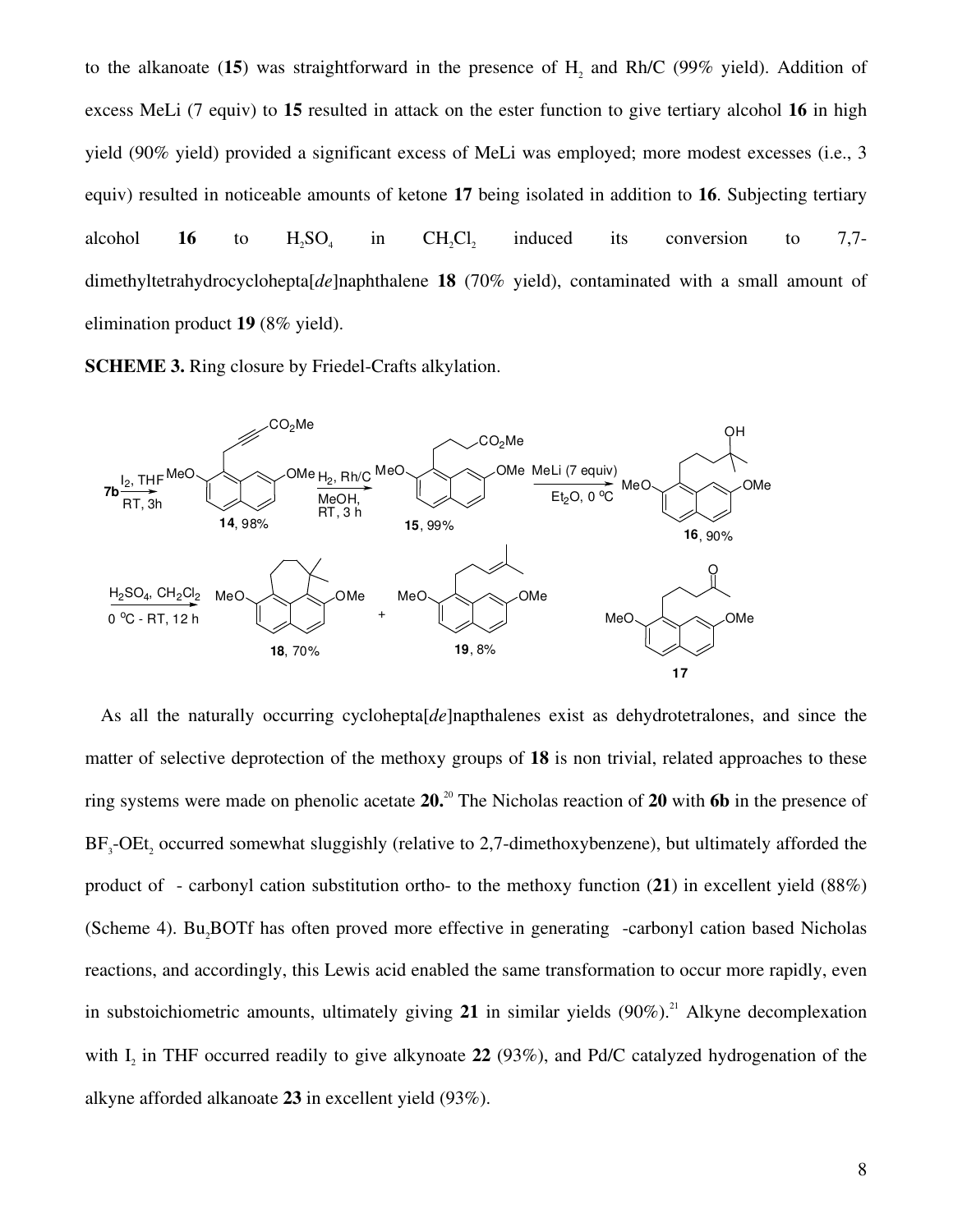From alkanoate **23**, the synthesis of cyclohepta[*de*]naphthalene systems diverged in two ways. Given the oxygenated cycloheptane unit present within salvibretol, access to a ketone function in the seven membered ring was desired. Consequently, saponification of **23** was accomplished, albeit slowly, by K<sub>2</sub>CO<sub>3</sub> in MeOH at reflux, giving 24 (70% yield). After experimentation with several sets of acidic conditions, it was found that exposure to polyphosphoric acid (PPA)  $(CH_2Cl_2$ , reflux) gradually converted **24** to **25** (80% yield). Compound **25** was found to exist entirely as the phenolic tautomer, the conjugation of the aromatic system to the ketone no doubt being in part responsible; the existence of 1 hydroxy-7,12-pleiadenedione and related compounds in their naphthol tautomer provides additional precedent for this observation.<sup>22</sup>

**SCHEME 4.** Ring closure by Friedel-Crafts acylation.



In contrast to **25**, PM5 and DFT (B88-PW91 functional, dzvp basis set) calculations suggest that without the ketone function in the cycloheptane unit, the 1-hydroxycyclohepta[*de*]naphthalene – cyclohepta[*de*]naphthalen-1(7H)-one equilibrium strongly favors the latter tautomer. As a result, **23** was subjected to reaction with excess MeLi, to give tertiary alcohol **26** (70% yield) (Scheme 5). Subsequent addition of one drop of  $H_2SO_4$  to a CH<sub>2</sub>Cl<sub>2</sub> solution of this phenol at 0 °C induced rapid closure of the seven membered ring, producing **27** (70% yield) exclusively as its keto tautomer. This angle straindirected tautmerization demonstrates the viability of the approach for preparing the rearranged abietane framework of microstegiol.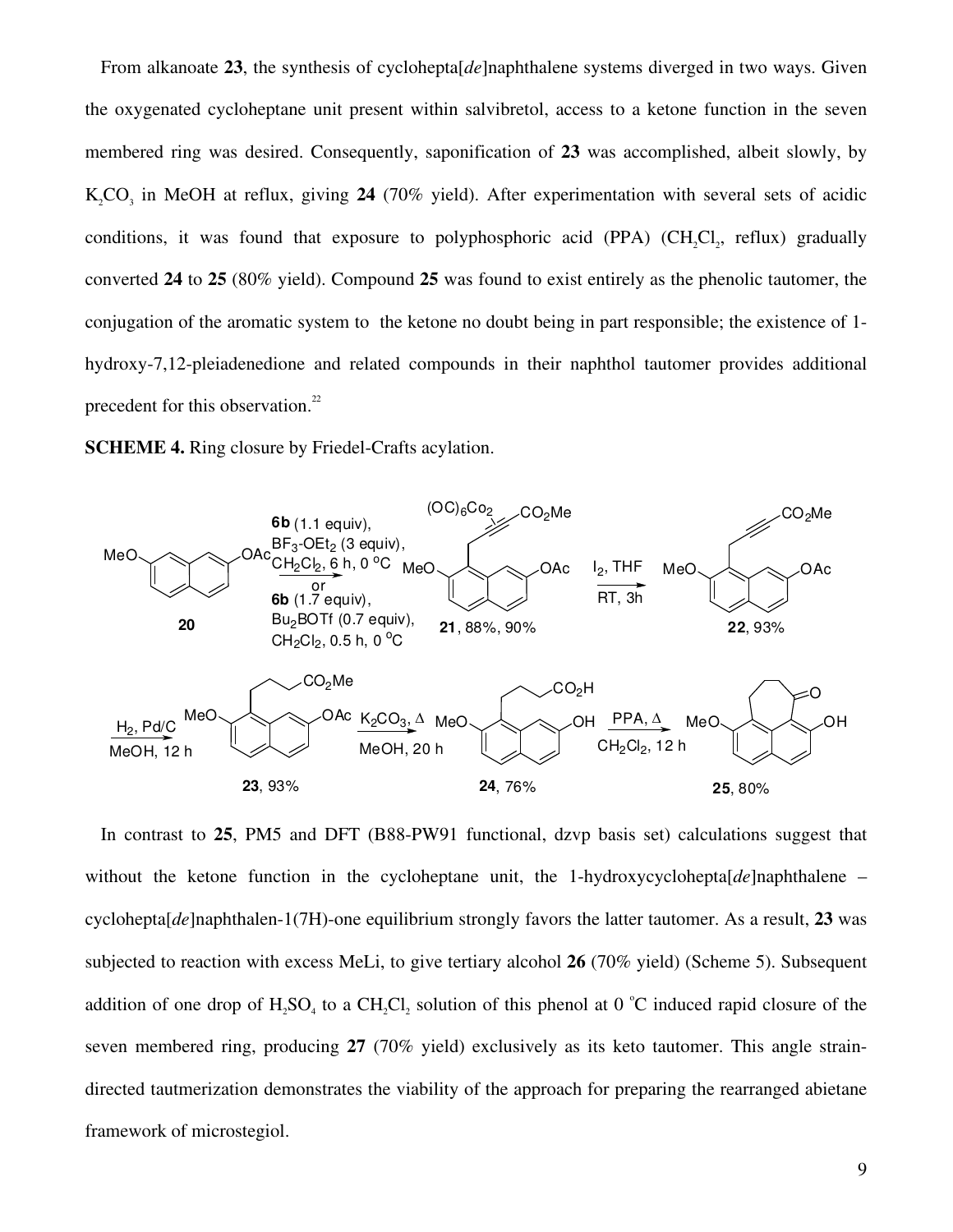**SCHEME 5.** Cyclohepta[*de*]napthalenone synthesis by cyclization-tautomerization.



**Methyl Group Incorporation**. In the naturally occurring cyclohepta[*de*]naphthalenes, there resides a C-6 methyl function (C-2 in the source naphthalene) as opposed to an oxygen based one. As a strongly electron donating function is required for viable Nicholas reaction/ -carbonyl cation chemistry on the naphthalene nucleus, its ultimate replacement by methyl is necessary. To that end, we chose benzyl/acetyl protected **28**, prepared from 7-benzyloxy-2-naphthol, as a starting point for further studies (Scheme 6). Compound 28 underwent reaction with  $6b$  only sluggishly in the presence of  $BF_3$ -OEt<sub>2</sub>  $(24h, 0 \degree C, 45\%$  yield of 29, 66% brsm), but gave 29 promptly and in excellent yield in the presence of Bu<sub>2</sub>BOTf (1.5 h, 0 °C, 90% yield). Following uneventful decomplexation with  $I_2$  (30, 90% yield), hydrogenation under Rh/C catalysis reduced the triple bond without affecting the benzyl protecting group (31, 92% yield); subsequent treatment of 31 with  $H_2$  and Pd/C then gave phenolic acetate 32 in excellent yield (96%). Attempts at using  $H_2$  with Pd/C on 30 to effect a one pot conversion to 32 resulted in less clean reaction mixtures, which did contain some **32**. Compound **32** was converted readily into its triflate (33, 96%) in the presence of Tf<sub>2</sub>O/pyridine, which was subjected to methylation. After some experimentation, it was found that  $Pd_2(dba)$ <sub>3</sub> catalyzed reaction of 33 with the DABCO- $(AIMe<sub>3</sub>)<sub>2</sub>$  complex  $(DABAL-Me<sub>3</sub>)<sup>23</sup>$  gave efficient methyl group incorporation, resulting in the formation of both **34** (84%) and a small amount of deacetylated **35** (7%).

**SCHEME 6.** C-2 methyl group incorporation.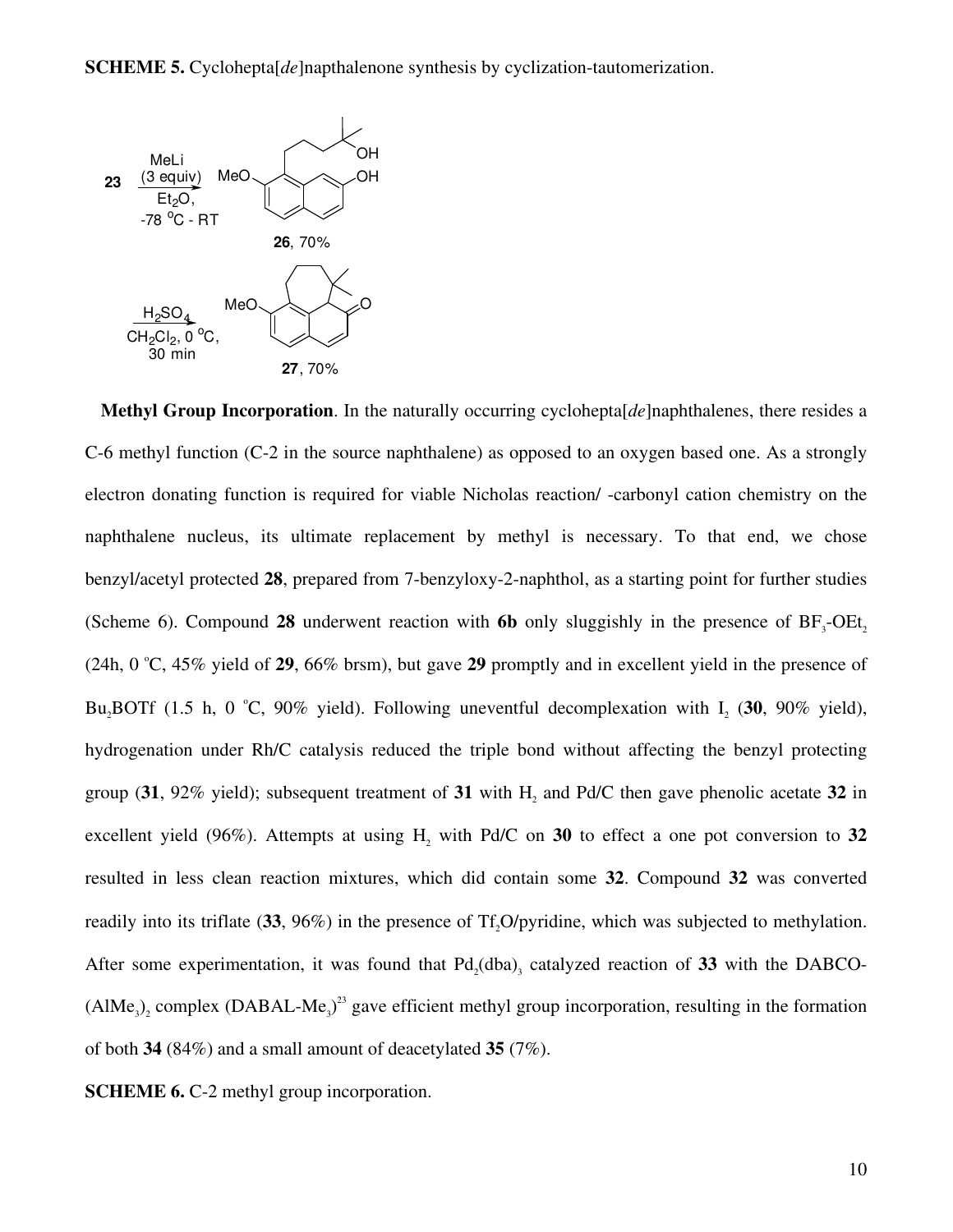

Each of these methylnaphthalenes could be converted into naphthol-tertiary alcohol **36** by reaction with excess MeLi (Scheme 7). In the case **34**, **36** was obtained in 94% yield; in the case of **35**, **36** could be isolated in 70% yield. Subjecting  $36$  in CH<sub>2</sub>Cl<sub>2</sub> to H<sub>2</sub>SO<sub>4</sub> then resulted in rapid conversion to cyclohepta[*de*]naphthalenone **37** in excellent yield (87%).

**SCHEME 7.** Preparation of cyclohepta[*de*]naphthalenone **37.** 



The incorporation of an -hydroxy function relative to the ketone was briefly explored (eq 1). Exposure of a solution of  $37$  in DMF to NaH in air<sup>24</sup> gave resulted in the disappearance of  $37$  and the formation of 2 compounds; -hydroxy ketone **38** (42%), and the relatively unstable -hydroxylated epoxide **39** (31%).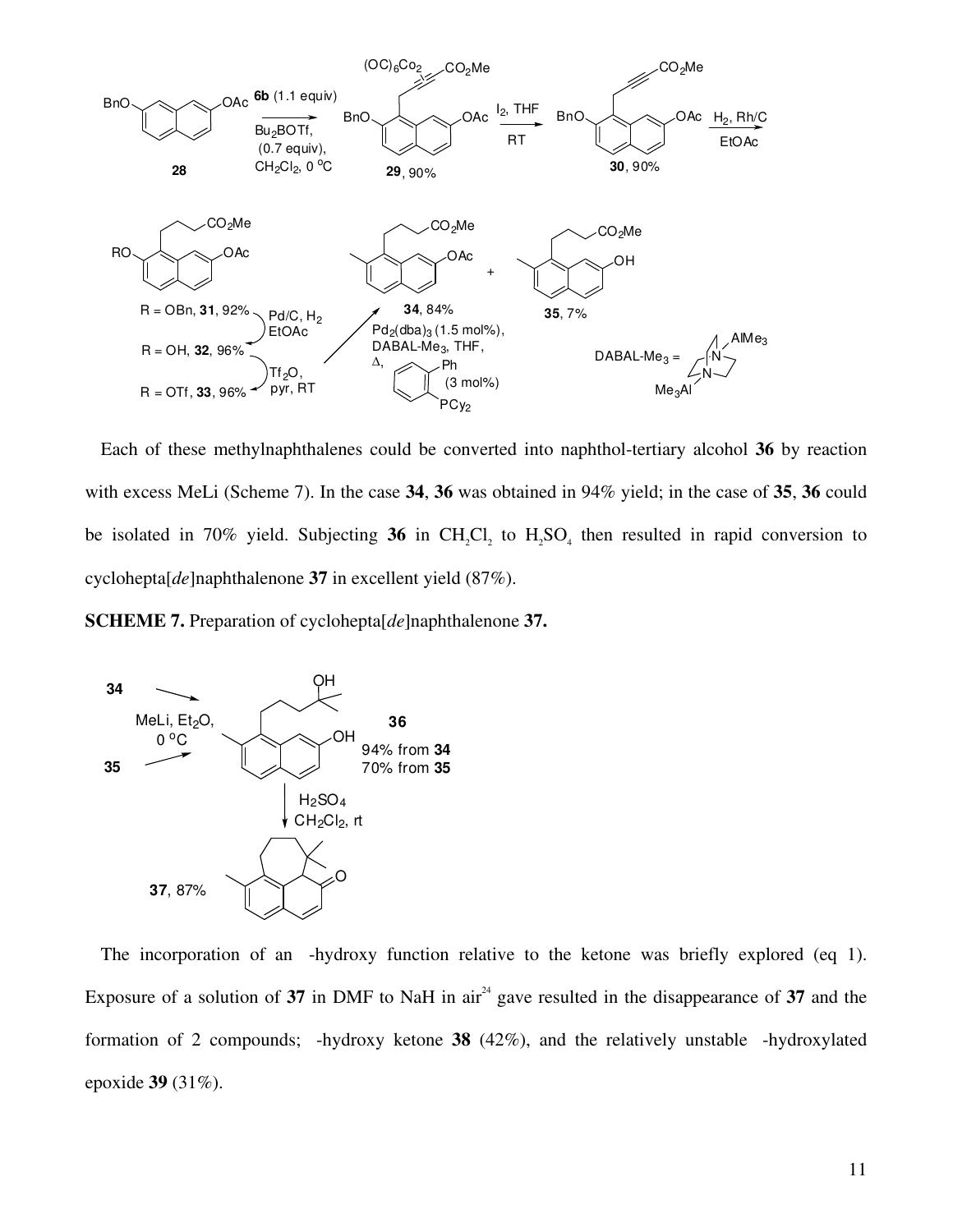

In summary, a systematic study of the applicability of Nicholas reaction based -carbonyl cation chemistry on 2,7-dioxygenated naphthalenes has demonstrated a preference for C-1 over C-3 monosubstitution in all but the most sterically hindered cases, and with a preference for C-1/C-6 disubstitution, except in the least sterically hindered or most electron deficient cases. While the 1,8 dipropargylated case may be converted to cyclohepta[*de*]naphthalenes by way of RCM, the C-1 carbonyl cation adducts may be converted to the cyclohepta[*de*]naphthalenes by a cyclization based on Friedel-Crafts acylation or alkylation; in the latter case this allows tautomerization of the naphthol to cyclohepta[*de*]naphthalen-1-one. Replacement of the C-2 oxygen function of the naphthalene by a methyl group after Nicholas reaction allows formation of the framework of microstegiol, including the -hydroxy function. Future work will be targeted towards an early introduction of an isopropyl function, and ultimately the synthesis of microstegiol itself.

**Acknowledgements.** The authors are grateful to NSERC (Canada), the Canada Foundation for Innovation (CFI), and the Ontario Innovation Trust (OIT) for support of this research.

**Supporting Information Available.** <sup>1</sup>H and <sup>13</sup>C NMR spectra for all new compounds. This material is available free of charge via the Internet at http://pubs.acs.org.

#### **Experimental Section**.

The General Experimental Methods follow a previous report from our laboratory.<sup>12a</sup> Starting materials **5b**,<sup>25</sup> **6a**, <sup>26</sup> **6b**,<sup>27</sup> **6c**,<sup>28</sup> **6d**,<sup>29</sup> **6e**,<sup>30</sup> **6f**<sup>29</sup>and **20**<sup>31</sup> were prepared by a literature procedures.

**Hexacarbonyl[µ-η 44-(2,7-dimethoxy-1-(prop-2-ynyl)naphthalene)]dicobalt** (**7a**). **Method 1**: To a solution of 2,7-dimethoxynaphthalene  $5a$  (0.050 g, 0.27 mmol) in CH<sub>2</sub>Cl<sub>2</sub> (15 mL) was added propargyl alcohol complex **6a** (0.100 g, 0.292 mmol).  $BF_3$ -OEt<sub>2</sub> (101 µL, 0.797 mmol) was added dropwise at 0<sup>o</sup> C. After 3h of continuous stirring,  $NH_4Cl_{(aa)}$  was added and the mixture was subjected to a conventional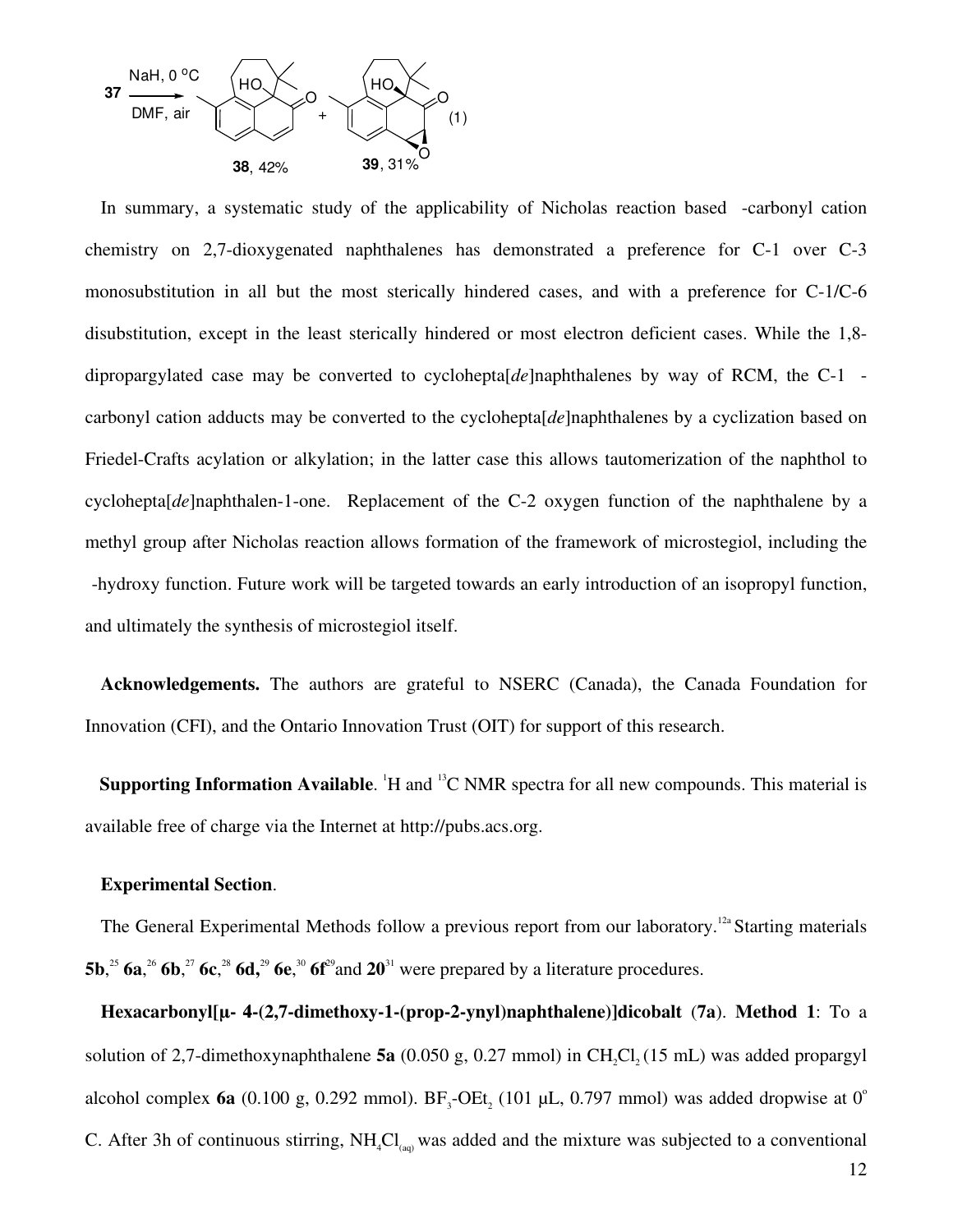extractive workup  $(CH_2Cl_2)$ . The residue was subjected to flash chromatography (50:1 petroleum ether: Et<sub>2</sub>O) to give **7a** (0.127 g, 93%): IR (KBr)  $_{max}$  3003, 2960, 2090, 2055 cm<sup>-1</sup>; <sup>1</sup>H NMR 7.71 (d, J = 8.9, 1H), 7.70 (d, J = 8.9, 1H), 7.22 (d, J = 2.4, 1H), 7.10 (d, J = 8.9, 1H), 7.04 (dd, J = 8.9, 2.4, 1H), 5.95 (s, 1H), 4.60 (s, 2H), 3.97 (s, 3H), 3.94 (s, 3H); <sup>13</sup>C NMR 199.9, 158.4, 154.7, 133.9, 130.2, 128.6, 124.6, 120.1, 116.1, 109.7, 101.6, 96.1, 73.5, 55.4, 55.1, 29.5; MS 484 (M<sup>+</sup>-CO), 456 (M<sup>+</sup>-2CO), 428 (M<sup>+</sup>-3CO), 372 (M<sup>+</sup>-5CO); HRMS m/e for  $C_{21}H_{14}Co_2O_8$  calcd (M<sup>+</sup>-2CO) 455.9454, found 455.9441.

**Hexacarbonyl[µ-η 44-(2,7-dimethoxy-1-(3-carbomethoxyprop-2-ynyl)naphthalene)]dicobalt** (**7b**): Subjecting **5a** (0.210 g, 1.12 mmol), **6a** (0.508 g, 1.23 mmol) and  $BF_3$ -OEt<sub>2</sub> (425 µL, 3.35 mmol) to Method 1 gave product **7b** (0.560 g, , 88% yield) following flash chromatography (5:1 petroleum ether: Et<sub>2</sub>O) as red brown solid: IR (KBr)  $_{max}$  3003, 2951, 2097, 2063, 2028, 1708; <sup>1</sup>H NMR 7.72 (d, J = 8.9, 1H), 7.68 (d, J = 8.9, 1H), 7.18 (d, J = 2.3, 1H), 7.10 (d, J = 8.9, 1H), 7.02 (dd, J = 8.9, 2.3, 1H), 4.64 (s, 2H), 3.96 (s, 3H), 3.95 (s, 3H), 3.53(s, 3H); <sup>13</sup>C NMR 198.4, 170.7, 158.5, 154.7, 133.9, 130.2, 128.8, 124.4, 119.1, 116.2, 109.4, 101.1, 99.4, 79.3, 55.2, 54.9, 52.4, 29.1; MS m/e 570 (M<sup>+</sup>), 542 (M<sup>+</sup>-1CO), 514 (M<sup>+</sup>-2CO), 486 (M<sup>+</sup>-3CO), 458 (M<sup>+</sup>-4CO), 430 (M<sup>+</sup>-5CO), 402 (M<sup>+</sup>-6CO); HRMS m/e for  $C_{23}H_{16}Co_2O_{10}$  calcd (M<sup>+</sup>-CO) 541.9458, found 541.9455.

**Hexacarbonyl[µ-η 44-(2,7-dimethoxy-1-(but-2-ynyl)naphthalene)]dicobalt** (**7c**): Subjecting **5a**  $(0.0960 \text{ g}, 0.511 \text{ mmol})$ , **6c**  $(0.200 \text{ g}, 0.562 \text{ mmol})$  and  $BF_3$ -OEt<sub>2</sub> (196 µL, 1.55 mmol) to Method 1 gave product **7c** (0.225 g, 84% yield) following flash chromatography (100:1 petroleum ether: Et<sub>0</sub>O) as red brown solid: IR (KBr)  $_{max}$  2941, 2086, 2044, 2015, 1629 cm<sup>-1</sup>; <sup>1</sup>H NMR 7.73 (d, J = 9.0, 1H), 7.71 (d,  $J = 9.0, 1H$ ), 7.26 (d,  $J = 2.2, 1H$ ), 7.12 (d,  $J = 8.9, 1H$ ), 7.03 (dd,  $J = 8.9, 2.2, 1H$ ), 4.61 (s, 2H), 3.98 (s, 3H), 3.96 (s, 3H), 2.42 (s, 3H); <sup>13</sup>C NMR 200.1, 158.4, 154.7, 133.8, 130.2, 128.5, 124.5, 119.6, 116.1, 109.5, 101.6, 98.1, 94.2, 55.3, 55.0, 29.5, 21.0; MS m/e 442 (M<sup>+</sup>-3CO), 414 (M<sup>+</sup>-4CO), 386 (M<sup>+</sup>-5CO), 358 (M<sup>+</sup>-6CO); HRMS m/e for  $C_{22}H_{16}Co_2O_8$  calcd (M<sup>+</sup>-CO) 497.9560, found 497.9583.

**Hexacarbonyl[µ-η 44-(2,7-dimethoxy-1-(3-trimethylsilylprop-2-ynyl)naphthalene)]dicobalt** (**7d**): Subjecting **5a** (0.0433 g, 0.230 mmol), **6d** (0.1092 g, 0.264 mmol) and  $BF_3$ -OEt<sub>2</sub> (87 µL, 0.69 mmol) to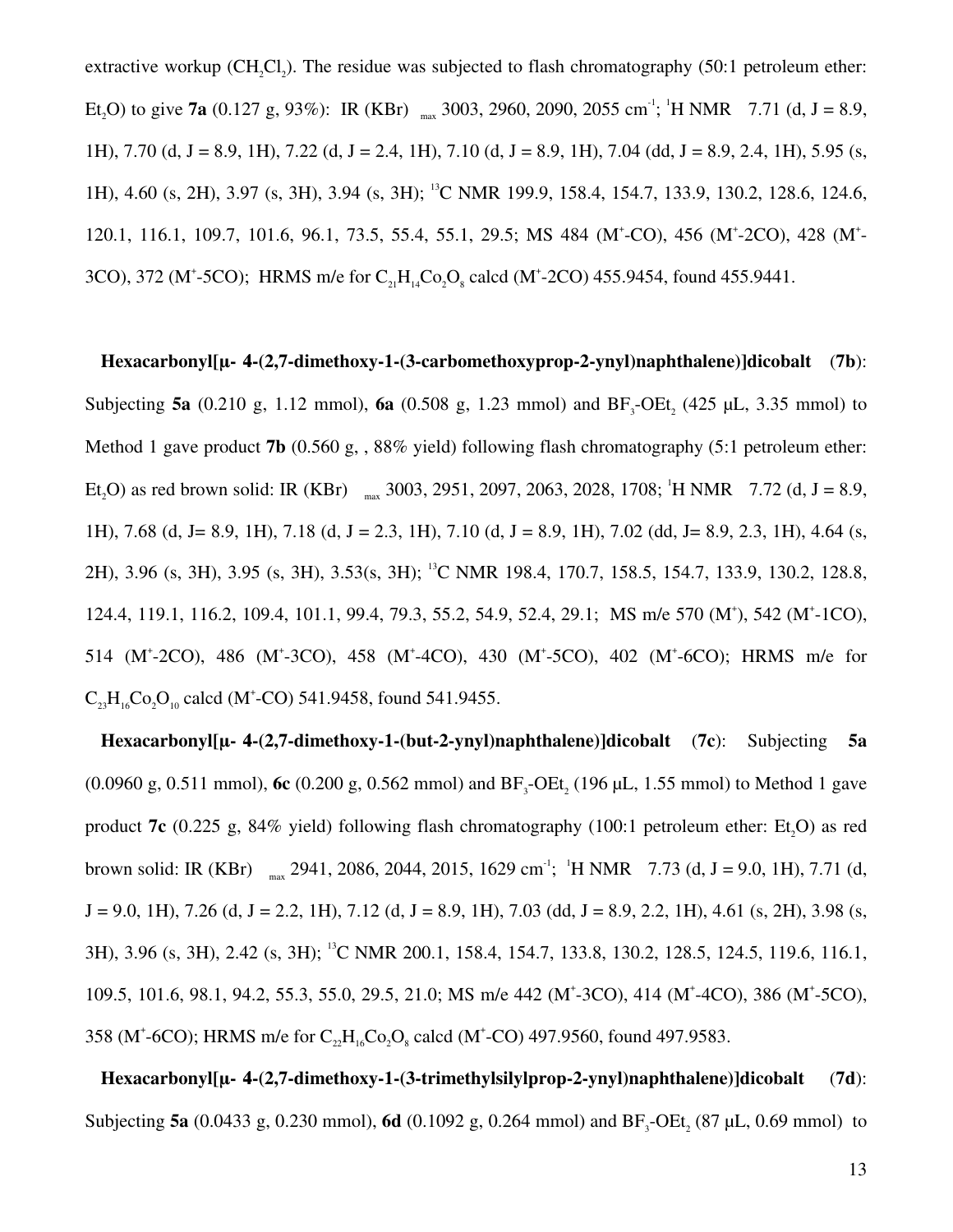Method 1 gave product **7d** (0.1308 g, 97% yield) following flash chromatography (50:1 petroleum ether: Et<sub>2</sub>O) as red brown solid: IR (KBr)  $_{max}$  2959, 2083, 2042, 2013, 1629 cm<sup>-1</sup>; <sup>1</sup>H NMR 7.73 (d, J  $= 8.8, 1H$ ),  $7.72$  (d,  $J = 8.8, 1H$ ),  $7.26$  (d,  $J = 2.3, 1H$ ),  $7.12$  (d,  $J = 8.9, 1H$ ),  $7.05$  (dd,  $J = 8.9, 2.3, 1H$ ), 4.72 (br s, 2H), 3.96 (s, 3H), 3.95 (s, 3H), 0.06 (s, 9H); <sup>13</sup>C NMR 200.6, 158.7, 154.8, 134.0, 130.3, 128.7, 124.8, 120.0, 115.8, 110.6, 109.8, 102.5, 79.3, 55.3, 55.2, 30.6, 0.3; MS m/e 556 (M<sup>+</sup> -CO), 528 (M<sup>+</sup>-2CO), 500 (M<sup>+</sup>-3CO), 444 (M<sup>+</sup>-5CO); HRMS for  $C_{24}H_{22}Co_2O_8Si$  calcd. (M<sup>+</sup>-3CO) 499.9900, found 499.9898.

## **Hexacarbonyl[µ-η 44-(2,7-dibenzyloxy-1-(3-carbomethoxyprop-2-ynyl)naphthalene)]dicobalt** (**7g**) and **Dodecacarbonyl[µ- 4-(2,7-dibenzyloxy-1,8-di(3-carbomethoxyprop-2-**

**ynyl)naphthalene)]tetracobalt** (**9g)**: Subjecting 2,7-dibenzyloxynaphthalene (**5b**) (0.754 g, 2.21 mmol), **6b** (1.009g, 2.437 mmol) and  $BF_3$ -OEt<sub>2</sub> (842 µL, 6.64 mmol) to Method 1 gave, in order of elution, **7g** (1.133g, 71% yield), and **9g** (0.3210 g, 13% yield), following flash chromatography (5:1 petroleum ether: Et<sub>2</sub>O) as red brown solid. (**7g**): IR (KBr)  $_{max}$  3039, 2957, 2098, 2031, 1706 cm<sup>-1</sup>; <sup>1</sup>H NMR 7.81 (dd, J = 8.9, 2.4, 2H), 7.66 (d, J = 7.1, 2H), 7.62 (d, J = 7.1, 2H), 7.45-7.59 (m, 7H), 7.28  $(dd, J = 8.7, 1.9, 1H), 7.26 (d, J = 8.8, 1H), 5.39 (s, 2H), 5.33 (s, 2H), 4.81 (br s, 2H), 3.56 (s, 3H); <sup>13</sup>C$ NMR 198.3, 170.5, 157.7, 154.1, 137.0, 134.0, 130.2, 128.8, 128.5, 127.9, 127.6, 127.4, 124.8, 120.0, 116.5, 111.5, 103.1, 99.0, 79.6, 70.7, 69.6, 52.4, 29.5; MS m/e 610 (M<sup>+</sup>-4CO), 554 (M<sup>+</sup>-6CO); HRMS for  $C_{35}H_{24}Co_2O_{10}$  calcd. (M<sup>+</sup>-6CO) 554.0339, found 554.0354.

(**9g**): IR (KBr)  $_{max}$  2951, 2097, 2063, 2030, 1709 cm<sup>-1</sup>; 7.67 (d, J = 8.9, 2H), 7.51 (d, J = 7.3, 4H), 7.40 (apparent t, J = 7.3, 4H), 7.33 (t, J = 7.1, 2H), 7.16 (d, J = 8.9, 2H), 5.35 (d, J = 16.7, 2H), 5.30 (1/2 ABquartet, J = 12.2, 2H), 5.22 (1/2 ABquartet, J = 12.2, 2H), 4.82 (d, J = 16.6, 2H), 3.36 (s, 6H); <sup>13</sup>C NMR 198.2, 170.4, 155.6, 137.0, 132.2, 130.8, 128.5, 127.9, 127.2, 126.8, 121.4, 112.0, 99.6, 80.2, 71.0, 52.3, 31.0; MS m/e; Anal. Calc. For  $C_{46}H_{28}Co_4O_{18}$ : C, 50.02; H, 2.56. Found C, 49.87, H, 2.52.

## **Hexacarbonyl[µ-η 44-(2,7-dimethoxy-1-(1-methylprop-2-ynyl)naphthalene)]dicobalt** (**7e**): Subjecting **5a** (0.0498 g, 0.264 mmol), **6e** (0.0880g, 0.247mmol) and  $BF_3$ -OEt<sub>2</sub> (105 µL, 0.829 mmol) to Method 1 gave product **7e** (0.0920 g, 66% yield) following flash chromatography (40:1 petroleum ether: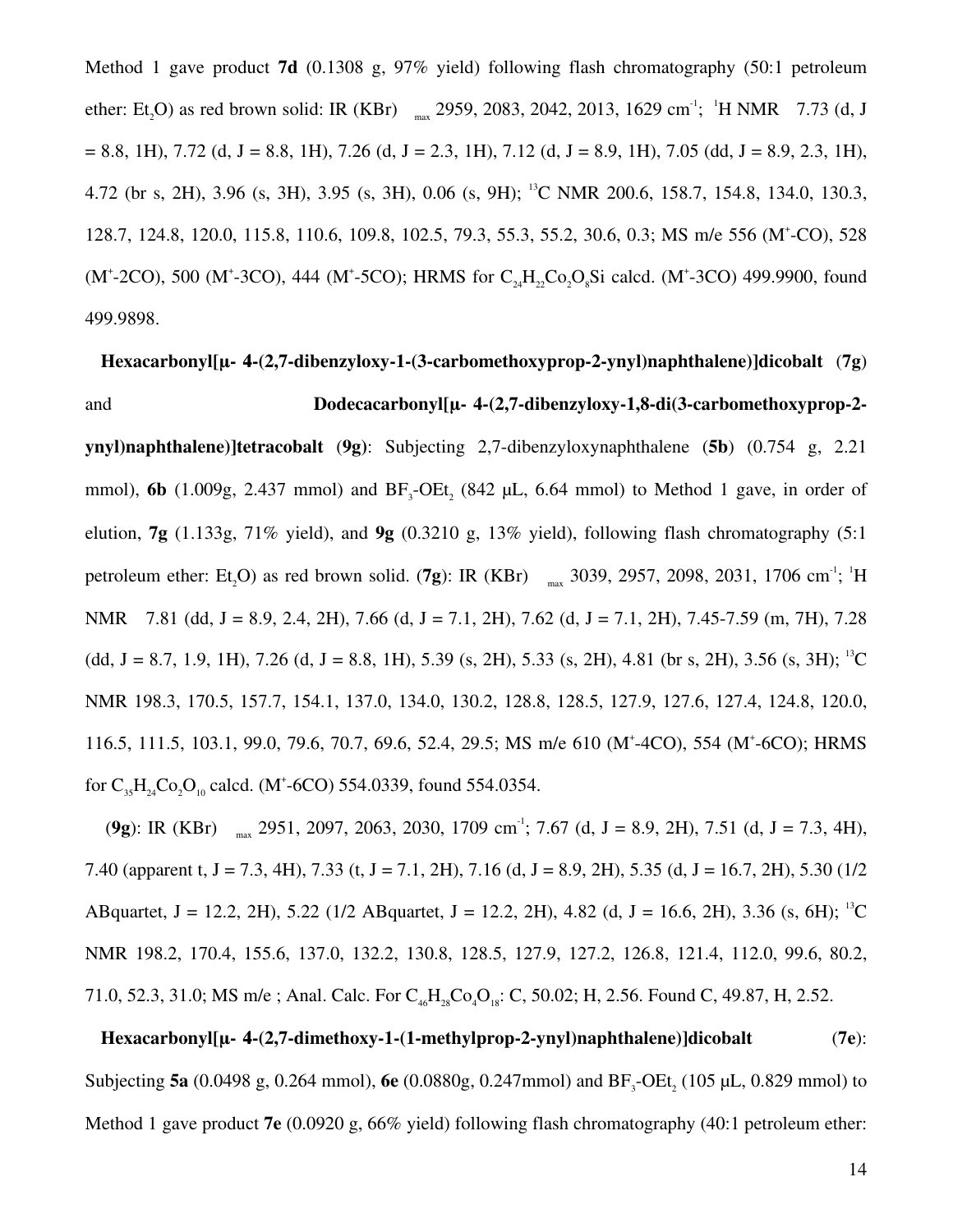Et<sub>2</sub>O) as red brown solid: IR (KBr)  $_{max}$  3039, 2957, 2098, 2031, 1706 cm<sup>-1</sup>; <sup>1</sup>H NMR (58:42 mixture of rotamers) 7.66-7.70 (m, 2H, both), 7.60 (d, J = 2.3, 1H minor), 7.35 (d, J = 1.9, 1H major), 7.10 (d, J = 8.9, 1H, minor), 7.08 (d, J = 8.8, 1H, major), 7.03 (dd, J = 8.8, 2.3, 1H, major), 7.02 (dd, J = 8.9, 1.9, 1H minor), 6.09 (s, 1H, both), 5.65 (q, J = 7.5, 1H, minor), 5.04 (q, J = 6.9, 1H, major), 3.99 (s, 3H, minor), 3.97 (s, 3H, major), 3.96 (s, 3H, minor), 3.93 (s, 3H, major), 1.89 (d, J = 6.9, 3H, major), 1.88 (d, J = 7.5, 3H, minor); <sup>13</sup>C NMR 200.3, 199.9, 158.7, 157.1, 156.3, 154.1, 133.5, 133.3, 130.6, 130.4, 128.9, 128.8, 125.4, 124.9, 124.7, 124.4, 116.1, 115.5, 111.0, 110.3, 104.6, 102.4, 101.8, 101.0, 74.1, 72.6, 56.1, 55.3, 55.2, 55.0, 37.7, 35.3, 22.4, 21.5; MS m/e 498 (M<sup>+</sup>-CO), 470 (M<sup>+</sup>-2CO), 442 (M<sup>+</sup>-3CO), 414 (M<sup>+</sup>-4CO), 386 (M<sup>+</sup>-5CO); HRMS m/e for  $C_{22}H_{16}Co_2O_8$  calc. (M<sup>+</sup>-2CO) 469.9611, found 469.9608.

#### **Hexacarbonyl[µ-η 44-(2,7-dimethoxy-3-(1-phenylprop-2-ynyl)naphthalene)]dicobalt** (**8f**):

Subjecting **5a** (0.0560 g, 0.298 mmol), **6f** (0.1500g, 0.3588 mmol) and  $BF_3$ -OEt<sub>2</sub> (113 µL, 0.892 mmol) to Method 1 gave product **8f** (0.0900g, 51% yield) following flash chromatography (10:1 petroleum ether: Et<sub>2</sub>O), as red brown solid; (8f) IR (KBr)  $_{max}$  2922, 2089, 2050, 2014, 1632 cm<sup>-1</sup>; <sup>1</sup>H NMR 7.78  $(s, 1H)$ , 7.62 (d, J = 8.9, 1H), 7.48 (d, J = 7.3, 2H), 7.26 (m, 2H), 7.18 (t, J = 7.3, 1H), 7.02 (obscured d,  $J = 2.5, 1H$ , 7.01 (s, 1H), 6.98 (dd,  $J = 8.9, 2.5, 1H$ ), 6.46 (s, 1H), 6.01 (s, 1H), 3.93 (s, 3H), 3.89 (s, 3H); <sup>13</sup>C NMR 199.5, 158.1, 155.5, 144.2, 134.9, 131.4, 129.1, 128.4, 127.9, 126.9, 123.8, 116.2, 105.0, 104.8, 100.5, 74.1, 55.4, 55.2, 48.7; MS m/e 532 (M<sup>+</sup>-2CO), 476 (M<sup>+</sup>-4CO), 448 (M<sup>+</sup>-5CO), 420 (M<sup>+</sup>-6CO); HRMS m/e for  $C_{27}H_{18}Co_2O_8$  calcd. (M<sup>+</sup>-4CO) 475.9869, found 475.9853.

**Dodecacarbonyl[µ-η 44-(2,7-dimethoxy-1,8-di(prop-2-ynyl)naphthalene)]tetracobalt** (**9a**) and **Dodecacarbonyl[µ-η 44-(2,7-dimethoxy-1,6-di(prop-2-ynyl)naphthalene)]tetracobalt** (**10a**). **Method 2.**: To a solution of 2,7-dimethoxynaphthalene **5a**  $(0.100 \text{ g}, 0.531 \text{ mmol})$  in CH<sub>2</sub>Cl<sub>2</sub> (10 mL) was added propargyl alcohol complex **6a** (0.393 g, 1.149 mmol), followed by the dropwise addition of  $BF_3$ -OEt<sub>2</sub> (202 µL, 1.59 mmol) at  $0^{\circ}$  C. After 3h of continuous stirring, NH<sub>4</sub>Cl<sub>(aq)</sub> was added and the mixture was subjected to a conventional extractive workup. The residue was subjected purified by flash chromatography (10:1 petroleum ether: Et<sub>0</sub>O) to give, in order of elution,  $10a$  (0.040 g, 9% yield), and **9a** (0.280g, 63% yield); (**9a**): IR (KBr)  $_{max}$  2917, 2090, 2051, 2021 cm<sup>-1</sup>; <sup>1</sup>H NMR 7.70 (d, J = 8.9,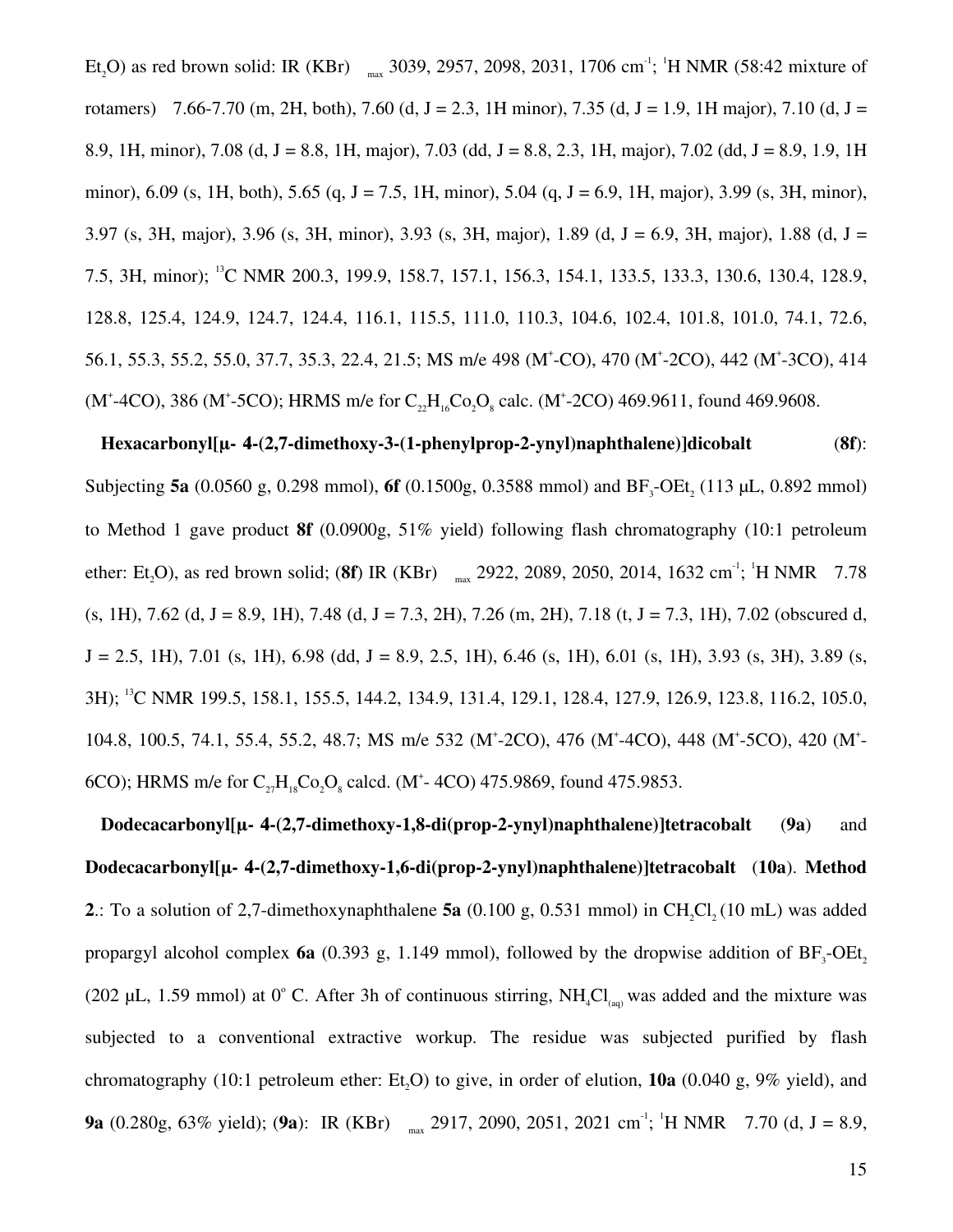2H), 7.12 (d, J = 8.9, 2H), 5.83 (s, 2H), 5.22 (d, J = 16.4, 2H), 4.50 (d, J = 16.4, 2H), 3.99 (s, 6H); <sup>13</sup>C NMR 199.6, 156.1, 131.9, 130.7, 126.5, 121.3, 110.1, 97.5, 73.8, 55.9, 30.6; MS m/e 808 (M<sup>+</sup>-1CO), 780 (M<sup>+</sup>-2CO), 752 (M<sup>+</sup>-3CO), 724(M<sup>+</sup>-4CO), 696(M<sup>+</sup>-5CO), 668(M<sup>+</sup>-6CO), 640(M<sup>+</sup>-7CO), 612(M<sup>+</sup>-8CO); HRMS m/e for  $C_{30}H_{16}Co_4O_{14}$  calcd. (M<sup>+</sup>-CO) 807.7917, found 807.7904.

(**10a**): IR (KBr)  $_{max}$  2922, 2091, 2048, 2016 cm<sup>-1</sup>; <sup>1</sup>H NMR 7.67 (d, J = 8.5, 1H), 7.57 (s, 1H), 7.19  $(s, 1H)$ , 7.08 (d, J = 8.5, 1H), 6.05 (s, 1H), 5.86 (s, 1H), 4.59 (s, 2H), 4.26 (s, 2H), 3.97 (s, 3H), 3.96 (s, 3H); <sup>13</sup>C 199.8, 156.5, 154.4, 133.2, 130.4, 128.2, 127.8, 124.4, 120.0, 110.0, 100.9, 97.9, 96.1, 73.8, 73.4, 55.5, 54.7, 39.3, 29.7; MS m/e 640 (M<sup>+</sup>-6CO), 612 (M<sup>+</sup>-7CO), 584 (M<sup>+</sup>-8CO), 500 (M<sup>+</sup>-12CO); HRMS m/e for  $C_{30}H_{16}Co_4O_{14}$  calcd. (M<sup>+</sup>-7CO) 639.8224, found 639.8223.

#### **Dodecacarbonyl[µ-η 44-(2,7-dimethoxy-1,8-di(3-carbomethoxyprop-2-**

**ynyl)naphthalene)]tetracobalt** (**9b**): Subjecting a solution of 2,7-dimethoxynaphthalene **5a** (0.0258 g, 0.137 mmol), propargyl ether complex **6b** (0.1314 g, 0.317 mmol) and  $BF_3$ -OEt<sub>2</sub> (115 µL, 0.91 mmol) to Method 2 gave **9b** (0.1117 g,  $86\%$ ) following g flash chromatography (5:1 petroleum ether: Et<sub>0</sub>O) as red brown solid: IR (KBr)  $_{max}$  3004, 2950, 2097, 2067, 1710 cm<sup>-1</sup>; <sup>1</sup>H NMR 7.71 (d, J = 9.0, 2H), 7.10 (d, J = 9.0, 2H), 5.19 (d, J = 16.5, 2H), 4.69 (d, J = 16.5, 2H), 3.94 (s, 6H), 3.46 (s, 6H); <sup>13</sup>C NMR 198.2, 170.5, 156.0, 132.0, 130.9, 126.3, 120.2, 109.7, 99.8, 80.2, 55.6, 52.3, 30.8; MS m/e 896 (M<sup>+</sup> -2CO), 840 (M<sup>+</sup>-4CO), 784 (M<sup>+</sup>-6CO), 728 (M<sup>+</sup>-8CO), 700 (M<sup>+</sup>-9CO); Anal. for C<sub>34</sub>H<sub>20</sub>Co<sub>4</sub>O<sub>18</sub>: calcd. C, 42.88; H, 2.12. Found: C, 43.12, H, 2.10.

**Dodecacarbonyl[µ-η 44-(2,7-dimethoxy-1,6-di(but-2-ynyl)naphthalene)]tetracobalt** (**10c**). Subjecting **5a** (0.1000 g, 0.5314 mmol),  $\text{6c}$  (0.400g, 1.123 mmol) and  $BF_3$ -OEt<sub>2</sub> (202 µL, 1.59 mmol) to Method 2 to give product **10c** (0.3950g, 86% yield) following flash chromatography (100:1 petroleum ether: Et<sub>2</sub>O) as red brown solid: IR (KBr)  $_{max}$  2949, 2085, 2000, 1631 cm<sup>-1</sup>; <sup>1</sup>H NMR 7.71 (d, J = 8.9, 1H), 7.60 (s, 1H), 7.27 (s, 1H), 7.13 (d, J = 8.9, 1H), 4.62 (s, 2H), 4.30 (s, 2H), 4.01 (s, 3H), 3.98 (s, 3H), 2.55 (s, 3H), 2.44 (s, 3H); <sup>13</sup>C NMR 200.1, 156.6, 154.6, 133.3, 130.4, 128.3, 127.4, 124.4, 119.6, 109.8, 100.7, 99.3, 98.2, 94.3, 55.3, 54.7, 34.8, 29.7, 21.0, 20.4; MS m/e 808 (M<sup>+</sup>-2CO), 780 (M<sup>+</sup>-3CO),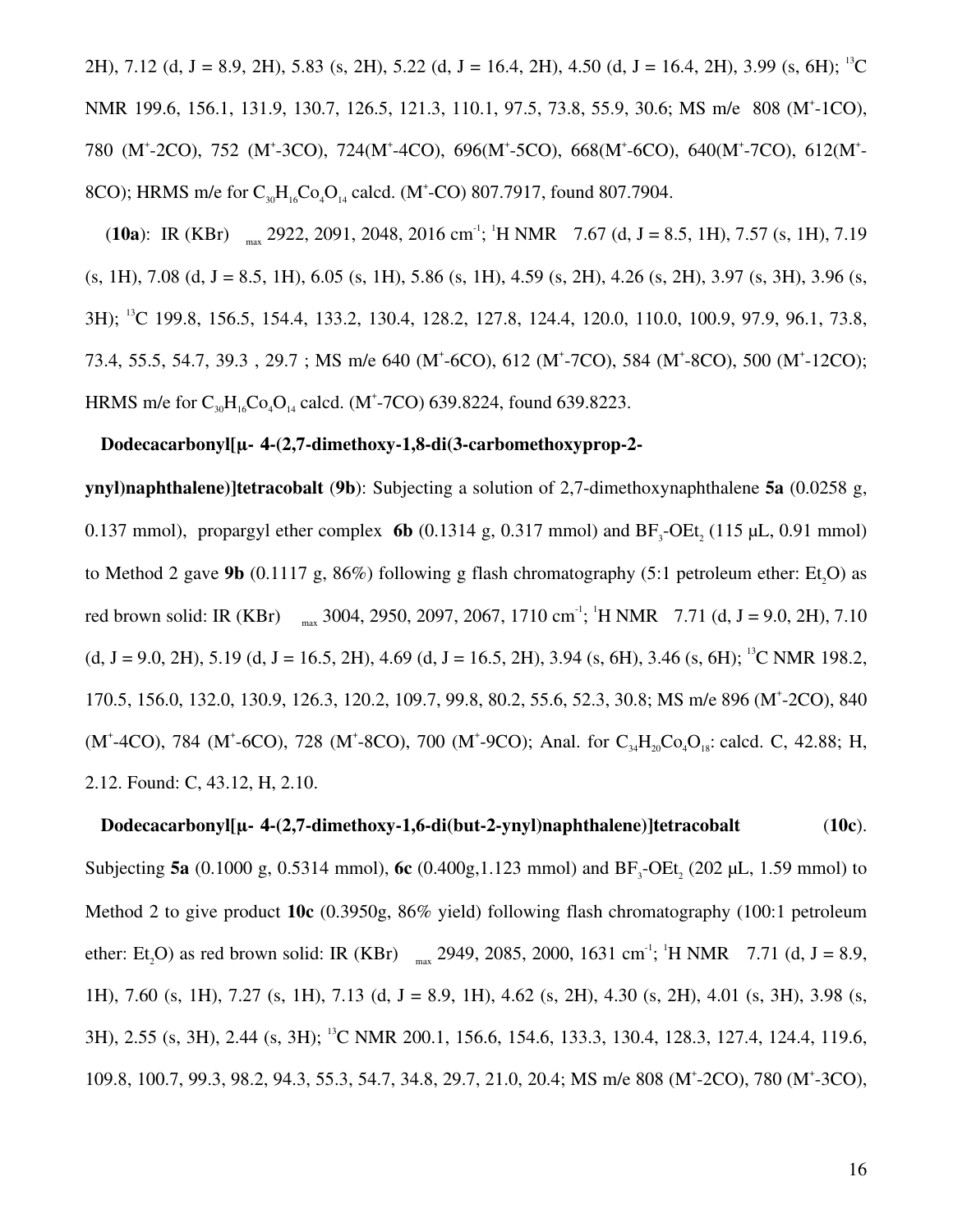724 (M<sup>+</sup>-5CO), 640 (M<sup>+</sup>-8CO), 612 (M<sup>+</sup>-9CO); HRMS m/e for  $C_{32}H_{20}Co_{4}O_{14}$ , calcd (M<sup>+</sup>-3CO) 779.8334, found 779.8342.

#### **Dodecacarbonyl[µ-η 44-(2,7-dimethoxy-1,6-di(3-trimethylsilylprop-2-**

**ynyl)naphthalene)]tetracobalt** (**10d**): Subjecting **5a** (0.050 g, 0.266 mmol), **6d** (0.242 g, 0.585 mmol) and  $BF_3$ -OEt<sub>2</sub> (118 µL, 0.931 mmol) to Method 2, with the exception that the reaction mixture was additionally warmed to room temperature for 5 h. Flash chromatography  $(50:1)$  petroleum ether: Et<sub>5</sub>O) gave, in order of elution, **10d** (0.105 g, 40% yield) as a red-brown solid, and **7d** (0.091 g, 59%); (**10d**): IR (KBr)  $_{max}$  2960, 2089, 2050, 2023, 1632 cm<sup>-1</sup>;<sup>1</sup>H NMR 7.70 (d, J = 8.9, 1H), 7.61 (s, 1H), 7.21 (s, 1H), 7.12 (d, J = 8.9, 1H), 4.70 (br s, 2H), 4.38 (s, 2H), 3.97 (s, 3H), 3.94 (s, 3H), 0.25 (s, 9H), 0.12 (s, 9H); <sup>13</sup>C NMR 200.3., 156.6, 154.9, 133.4, 131.1, 128.3, 127.6, 124.5, 119.9, 112.7, 110.6, 110.0, 100.7, 79.4,79.2, 55.3, 54.6, 34.9, 30.7, 0.5, 0.4; MS m/e 952 (M<sup>+</sup>-CO), 924 (M<sup>+</sup>-2CO), 896 (M<sup>+</sup>-3CO), 840 (M<sup>+</sup>-5CO), 784 (M<sup>+</sup>-7CO); HRMS (electrospray, neg ion) m/e for  $C_{36}H_{32}Co_4O_{14}Si_2$  calcd (M-H<sup>+</sup>) 978.8580; found 978.8584.

**Dodecacarbonyl[µ-η 44-(6-(but-3-yn-2-yl)-2,7-dimethoxy-1-(prop-2-ynyl)naphthalene)]tetracobalt (10e):** Subjecting **7a** (0.0300 g, 0.0585 mmol), **6e** (0.0330 g, 0.0926 mmol) and  $BF_3$ -OEt<sub>2</sub> (25 µL, 0.20 mmol) to Method 1 to give product **10e** (0.0360 g, 72% yield) following flash chromatography (100:1 petroleum ether: Et<sub>2</sub>O) as red brown solid; (10e): IR (KBr) <sub>max</sub> 2935, 2089, 2050, 2018, 1627 cm<sup>-1</sup>; <sup>1</sup>H NMR 7.69 (d, J = 8.9, 1H), 7.63 (s, 1H), 7.22 (s, 1H), 7.09 (d, J = 8.9, 1H), 6.02 (s, 1H), 5.90 (s, 1H), 4.80 (q, J = 7.1, 1H), 4.66 (1/2 ABquartet, J = 15.2, 1H), 4.57 (1/2 ABquartet, J = 15.3, 1H), 4.01 (s, 3H), 3.97 (s, 3H), 1.77 (d, J = 7.1, 3H); <sup>13</sup>C NMR 199.9, 156.1, 154.5, 133.0, 132.8, 128.5, 126.8, 124.4, 119.9, 110.0, 105.4, 101.0, 96.2, 74.1, 73.5, 55.5, 54.9, 35.3, 30.0, 22.1; MS m/e 822 (M<sup>+</sup>-CO), 794 (M<sup>+</sup>-2CO), 766 (M<sup>+</sup>-3CO), 738 (M<sup>+</sup>-4CO), 710 (M<sup>+</sup>-5CO), 682 (M<sup>+</sup>-6CO), 654 (M<sup>+</sup>-7CO), 626 (M<sup>+</sup>-8CO), 598 (M<sup>+</sup>-9CO); HRMS m/e for  $C_{31}H_{18}Co_4O_{14}$  calcd. (M<sup>+</sup>-4CO) 737.8228, found 737.8201.

## **Dodecacarbonyl[µ-η 44-(2,7-dimethoxy-6-(1-phenylprop-2-ynyl)-1-(prop-2-ynyl)naphthalene)]**

**tetracobalt** (10f): Subjecting **8f** (0.0372 g, 0.0632 mmol), **6a** (0.0238 g, 0.0695 mmol) and  $BF_3$ -OEt<sub>2</sub> (24 µL, 0.19 mmol) to Method 1 to give product **10f** (0.0380 g, 65% yield) following flash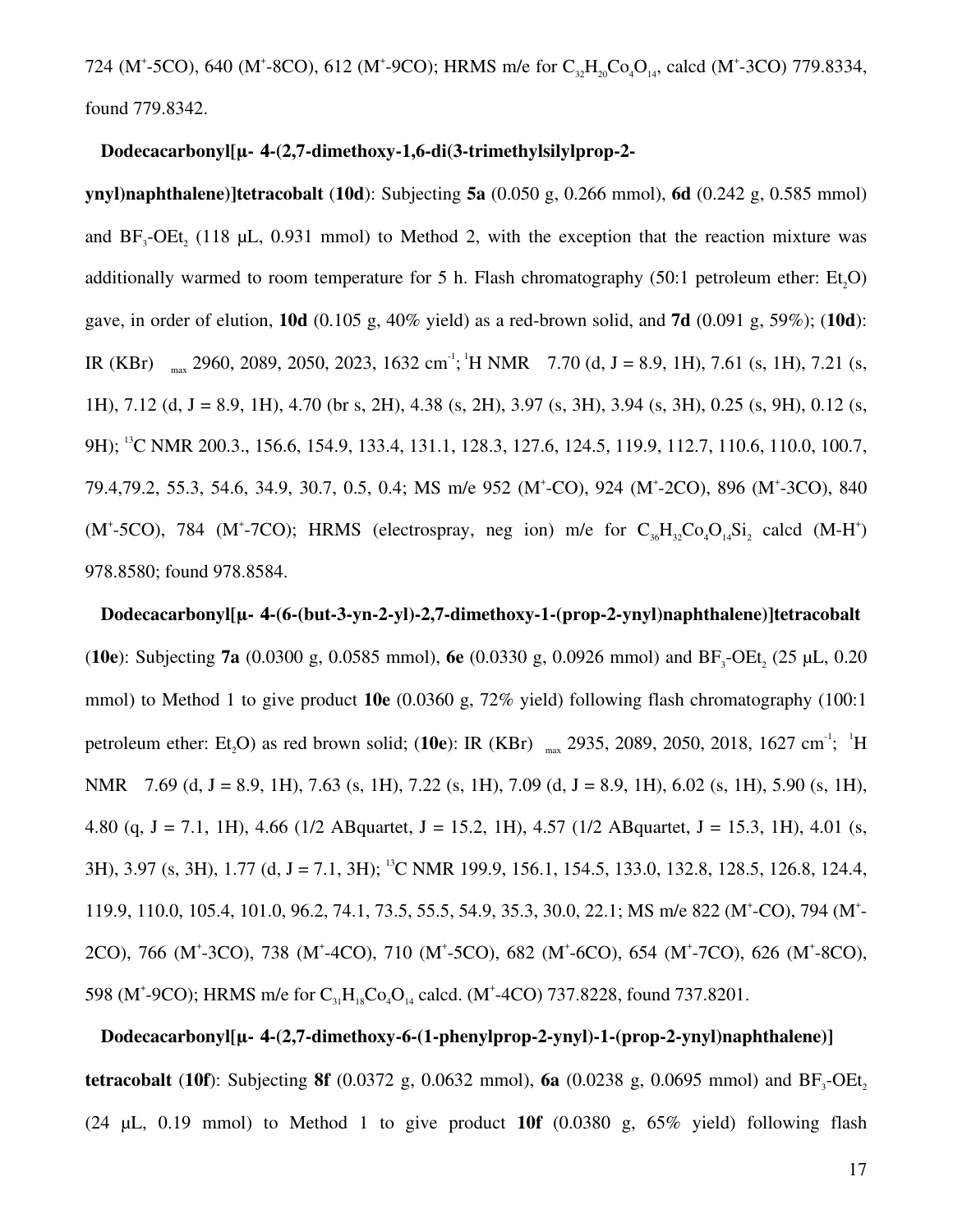chromatography (10:1 petroleum ether:  $Et_2O$ ) as red brown solid; (10f) IR (KBr)  $_{max}$  2929, 2089, 2049, 2018, 1629 cm<sup>-1</sup>; <sup>1</sup>H NMR 7.80 (s, 1H), 7.66 (d, J = 9.0, 1H), 7.51 (d, J = 7.6, 2H), 7.27-7.31 (apparent t, J = 7.6, 2H), 7.21 (t, J = 7.4, 1H), 7.17 (d, J = 1.0, 1H), 7.07 (d, J = 9.0, 1H), 6.46 (s, 1H), 6.05 (s, 1H), 5.88 (s, 1H), 4.60 (1/2 AB quartet, J = 15.4, 1H), 4.52 (1/2 AB quartet, J = 15.4, 1H), 3.97 (s, 3H), 3.95 (s, 3H); <sup>13</sup>C NMR 199.4, 155.7, 154.5, 144.0, 132.8, 131.4, 128.9, 128.6, 128.4, 126.9, 124.2, 119.8, 110.0, 101.1, 100.4, 96.0, 74.0, 73.5, 55.4, 55.2, 48.5, 29.6; MS m/e 884 (M<sup>+</sup>-CO), 856 (M<sup>+</sup>-2CO), 828 (M<sup>+</sup>-3CO), 800 (M<sup>+</sup>-4CO); HRMS for  $C_{36}H_{20}Co_{4}O_{14}$ , calcd. (M<sup>+</sup>-4CO) 799.8384, found 799.8414.

**2,7-Dimethoxy-1,8-di(prop-2-ynyl)naphthalene** (**11**): To a solution of **9a** (0.0970 g, 0.116 mmol ) in acetone (30 mL) with silica gel (0.600 g) was added ceric ammonium nitrate (0.360 g) at -78<sup>o</sup>C. The reaction was stirred for 4 h, followed by the addition of  $H_2O$  and filtration through Celite®. After a conventional aqueous workup, the mixture was filtered through Celite® and concentrated under reduced pressure. Preparative TLC (10:1 petroleum ether : Et<sub>5</sub>O) afforded, in order of elution, **9a** (0.0350 g,  $36\%$ recovery), and **11** (0.0175 g, 57%, 89% based on recovered starting material); (11): mp 144-145 °C; IR (KBr)  $_{max}$  3291, 2932, 2107, 1618 cm<sup>-1</sup>; <sup>1</sup>H NMR 7.72 (d, J = 9.0, 2H), 7.18 (d, J = 9.0, 2H), 4.31 (d, J  $= 2.6, 4H$ ), 4.03 (s, 6H), 2.16 (t, J = 2.6, 2H); <sup>13</sup>C NMR 156.7, 133.5, 130.1, 126.2, 117.3, 111.0, 84.7, 69.1, 56.9, 17.3; MS m/e 264 (M<sup>+</sup>); HRMS m/e for  $C_{18}H_{16}O_2$ , calcd (M<sup>+</sup>) 264.1150, found 264.1153.

**1,8-Diallyl-2,7-dimethoxynaphthalene** (**12**): To a solution of **11** (.0200 g, 0.0758 mmol) in 20 mL mixture of ethyl acetate: 1-hexene: pyridine (10:1:1), Lindlar catalyst added (5 mole %) at room temperature. The reaction was stirred under an  $H_2$  atmosphere for 3 h. The reaction mixture was filtered through Celite® , and the filtrate was concentrated under reduced pressure. The residue was purified by preparative TLC (5:1 petroleum ether : Et,O) to give, in order of elution, 12 (0.0180 g, 0.0671 mmol, 89 % yield, 98 % based on recovered starting material), and 11 (0.0018 g); (12): mp 93-94 °C; lit.<sup>18</sup> 189.4-194 °C; IR (KBr)  $_{max}$  3077, 2934, 1614 cm<sup>-1</sup>; <sup>1</sup>H NMR 7.72 (d, J = 8.9, 2H), 7.18 (d, J = 8.9, 2H), 6.22 (m, 2H), 5.09 (dd J= 10.3, 1.9, 2H), 4.84 (dd, J= 17.3, 1.9, 2H), 3.93 (s, 6H), 3.91 (br s, 4H); <sup>13</sup>C NMR 155.7, 139.0, 134.9, 129.4, 126.3, 120.4, 114.5, 111.0, 56.8, 30.9; MS m/e 268 (M<sup>+</sup>); HRMS m/e for  $C_{18}H_{20}O_2$  calcd (M<sup>+</sup>) 268.1463, found 268.1466.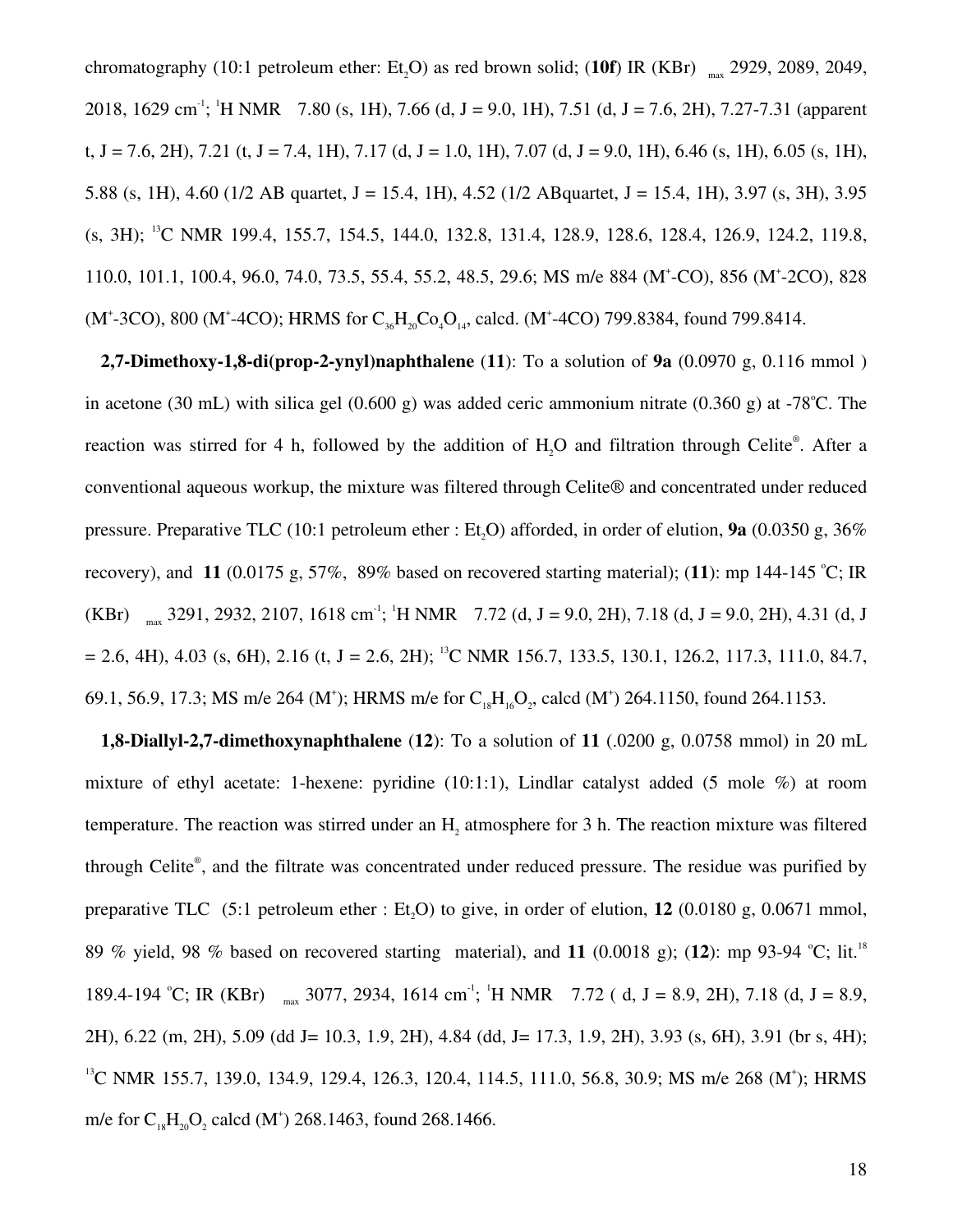**(Z)-1,6-Dimethoxy-7,10-dihydrocyclohepta[***de***]naphthalene** (**13**): To a solution of **12** (0.0170 g, 0.0634 mmol) in  $CH_2Cl_2$  (2 mL), was added Grubbs' 1 Catalyst (0.0027 g, 5 mole %) at room temperature. After 6 h, the mixture was filtered through Celite® . The filtrate was concentrated under reduced pressure and the crude product was purified by preparative TLC  $(100:1)$  petroleum ether: Et<sub>0</sub>O) to give **13** (0.0130 g, 0.0541 mmol, 85%): mp 95-96 °C; IR (KBr)  $_{max}$  <sup>1</sup>H NMR 7.58 (d, J = 9.0, 2H), 7.10 (d, J = 9.0, 2H), 6.19 (m, 2H), 4.02 (d, J = 5.6, 4H), 3.92 (s, 6H); <sup>13</sup>C NMR 154.0, 134.8, 130.9, 128.3, 126.8, 120.2, 112.0, 57.3, 24.3; MS m/e 240 (M<sup>+</sup>), HRMS m/e for C<sub>16</sub>H<sub>16</sub>O<sub>2</sub> calcd (M<sup>+</sup>) 240.1150, found 240.1150.

**2,7-Dimethoxy-1-(3-carbomethoxyprop-2-ynyl)naphthalene** (**14**): **Method 3**. To a solution of **7b**  $(0.446 \text{ g}, 0.782 \text{ mmol})$  in THF  $(50 \text{ mL})$  at room temperature, an excess of iodine  $(I_2)$  was added. The solution was stirred for 3h. Following the addition of aqueous sodium bisulfate, and the mixture subjected to a conventional extractive workup (Et,O). Purification by preparative TLC (1:1 petroleum ether: Et<sub>2</sub>O) gave 14 (0.218 g, 98 % yield): mp 80-81 °C; IR (KBr) <sub>max</sub> 2956, 2233, 1712, 1628; <sup>1</sup>H NMR 7.72 (d, J = 9.0, 1H), 7.69 (d, J = 8.9, 1H), 7.22 (d, J = 2.4, 1H), 7.11 (d, J = 9.0, 1H), 7.05 (dd, J  $= 8.9, 2.4, 1H$ , 4.11 (s, 2H), 3.97 (s, 3H), 3.96 (s, 3H), 3.70 (s, 3H); <sup>13</sup>C NMR 158.4, 154.6, 154.0, 133.7, 129.9, 128.9, 124.3, 116.1, 113.6, 110.1, 101.2, 87.7, 71.9, 56.1, 55.0, 52.2, 14.5; MS m/e 284 (M<sup>+</sup>); Anal. for  $C_{17}H_{16}O_4$  Calcd. C, 71.82; H, 5.67. Found: C, 71.72; H, 5.47.

**2,7-Dimethoxy-1-(3-carbomethoxypropyl)naphthalene** (**15**): To a solution of **14** (0.210 g, 0.739 mmol) in MeOH (20 mL) under  $H_2$ , Rh/C (excess) at room temperature. The solution was stirred for 6h with monitoring by TLC. The suspension was filtered and the solvent was removed under reduced pressure. Preparative TLC  $(2:1)$  petroleum ether: Et<sub>3</sub>O) to give 15  $(0.211)$  g, 99% yield): bp 170-175 °C  $(0.5 \text{ torr})$ ; IR (KBr)  $_{\text{max}}$  2954, 1740, 1628; <sup>1</sup>H NMR 7.69 (d, J = 8.9, 1H), 7.66 (d, J = 8.9, 1H), 7.32 (d,  $J = 2.0, 1H$ , 7.12 (d,  $J = 8.9, 1H$ ), 7.03 (dd,  $J = 8.9, 2.0, 1H$ ), 3.98 (s, 3H), 3.93 (s, 3H), 3.70 (s, 3H), 3.11 (t, J = 7.6, 2H), 2.44 (t, J = 7.1, 2H), 2.00 (m, 2H); <sup>13</sup>C NMR 174.1, 158.2, 155.0, 134.3, 129.9, 127.4, 124.7, 121.4, 115.7, 110.5, 101.9, 56.1, 55.1, 51.2, 33.5, 24.4, 24.2; MS m/e 288 (M<sup>+</sup>); HRMS m/e for  $C_{17}H_{20}O_4$  calcd (M<sup>+</sup>) 288.1362, found 288.1360.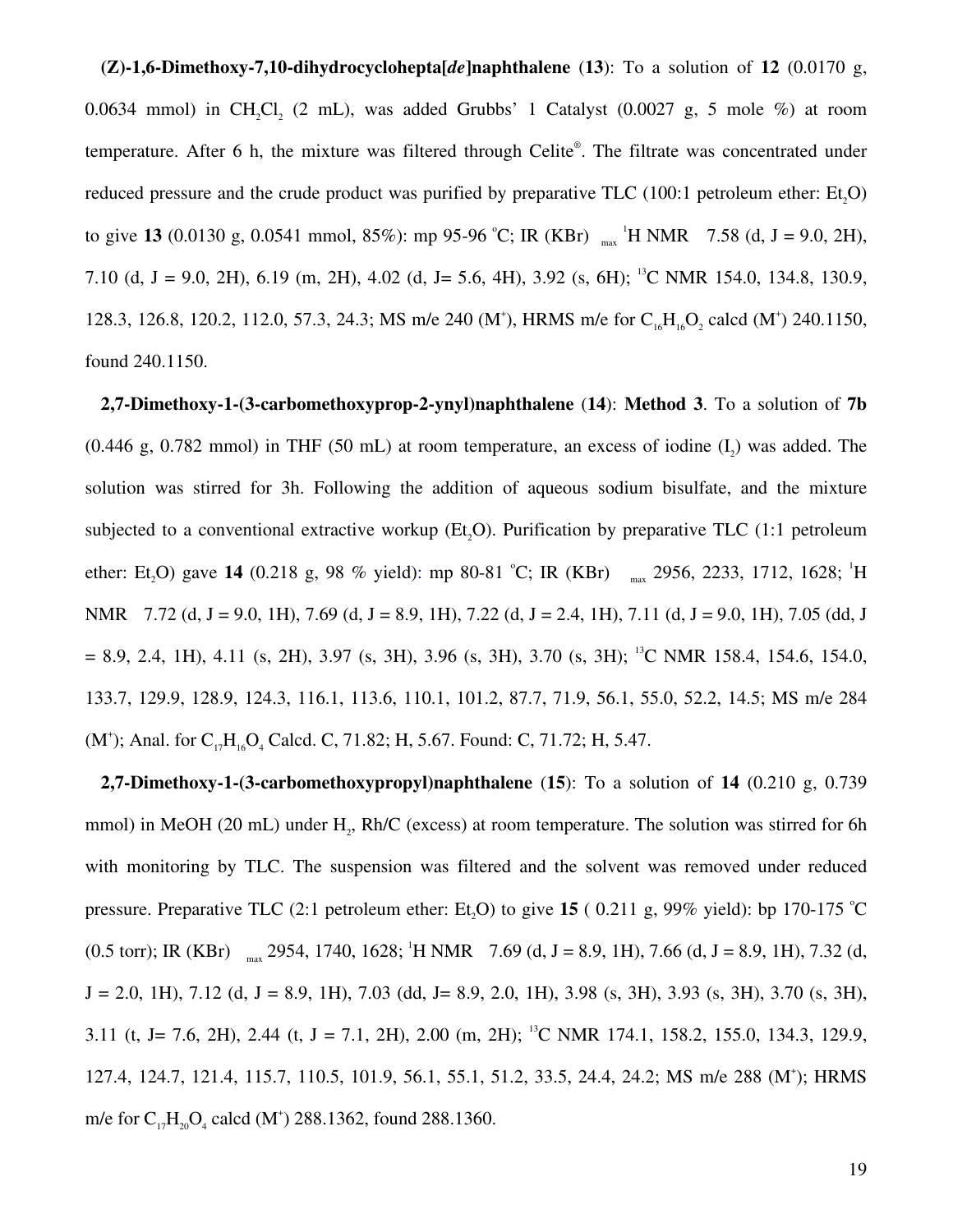**1-(4-Hydroxy-4-methylpentyl)-2,7-dimethoxynaphthalene** (**16**): To a solution of **15** (0.114 g, 0.396 mmol) in Et<sub>2</sub>O (10 mL) at 0 °C, MeLi (1.9 mL, 1.5 M, 2.9 mmol) was added. The solution was stirred for 3h, at which time aqueous NH<sub>1</sub>Cl was added and a conventional extractive workup  $(Et, O)$  performed. The volatiles were removed under reduced pressure. Purification by preparative TLC (1:1 petroleum ether: Et<sub>2</sub>O) gave **15** (0.103 g, 0.356 mmol, 90 % yield): mp 45-46 °C; IR (KBr)  $_{max}$  3422 br, 2966,  $1627 \text{ cm}^3$ ; H NMR 7.70 (d, J = 8.9, 1H), 7.66 (d, J = 8.9, 1H), 7.24 (d, J = 2.3, 1H), 7.13 (d, J = 8.9, 1H), 7.03 (dd, J = 8.9, 2.3, 1H), 3.952 (s, 3H), 3.945 (s, 3H), 3.07 (t, J = 7.6, 2H), 1.74 (m, 2H), 1.69 (m, 2H) 1.38 (br s, 1H), 1.23 (s, 6H); <sup>13</sup>C NMR 158.0, 154.8, 134.1, 130.0, 127.1, 124.8, 122.6, 115.5, 110.8, 102.0, 70.9, 56.3, 55.1, 43.8, 29.1, 25.4, 24.4; MS m/e 288 (M<sup>+</sup>); HRMS m/e for C<sub>18</sub>H<sub>24</sub>O<sub>3</sub> calcd (M<sup>+</sup>) 288.1725, found 288.1713.

**1,6-Dimethoxy-7,7-dimethyl-7,8,9,10-tetrahydrocyclohepta[***de***]naphthalene** (**18**) **and 2,7- Dimethoxy-1-(4-methylpent-3-enyl)naphthalene** (**19**): To a solution of **16** (0.0750 g, 0.260 mmol) in  $CH_2Cl_2$  (10mL), one drop of  $H_2SO_4$  was added. The solution was refluxed for 24h. Water was added and a conventional extractive workup performed  $CH_2Cl_2$ ). Purification by preparative TLC (4:1 hexanes:CH2Cl<sup>2</sup> ) gave, in order of elution, **18** (0.0490 g, 70% yield) and **19** (0.0056 g, 8% yield) as a mixture. **18**, mp 101 °C. IR (KBr)  $_{max}$  2929, 1612; <sup>1</sup>H NMR 7.54 (d, J = 8.9, 1H), 7.52 (d, J = 8.8, 1H), 7.09 (d, J = 8.9, 1H), 7.06 (d, J = 8.8, 1H), 3.94 (s, 3H), 3.91 (s, 3H), 3.00 (br m, 2H), 1.95 (m, 2H), 1.69 (m, 2H), 1.52 (s, 6H); <sup>13</sup>C NMR 158.8, 154.5, 137.6, 131.7, 127.3, 126.9, 125.4, 122.9, 112.1, 111.6, 57.4, 56.0, 41.1, 39.4, 25.5, 22.1; MS m/e 270 (M<sup>+</sup>); HRMS m/e for C<sub>18</sub>H<sub>22</sub>O<sub>2</sub> calcd (M<sup>+</sup>) 270.1620, found 270.1614.

**(19)**: 55-56 °C; <sup>1</sup>H NMR 7.69 (d, J = 9.4, 1H), 7.66 (d, J = 9.4, 1H), 7.25 (d, J = 2.1, 1H), 7.13 (d, J = 8.7, 1H), 7.02 (dd, J = 8.7, 2.1, 1H), 5.36 (7, J = 7.2, 1h), 3.95 (s, 6H), 3.05 (m, 2H), 2.31 (m, 2H), 1.73 (s, 3H), 1.61 (s, 3H);<sup>13</sup>C NMR 158.1, 155.0, 134.2, 131.8, 130.0, 127.2, 124.8, 124.6, 122.7, 115.7, 110.9, 102.0, 56.5, 55.2, 28.2, 25.7, 25.5, 17.6; HRMS m/e for  $C_{18}H_{22}O_2$  calcd (M<sup>+</sup>) 270.1620, found 270.1606.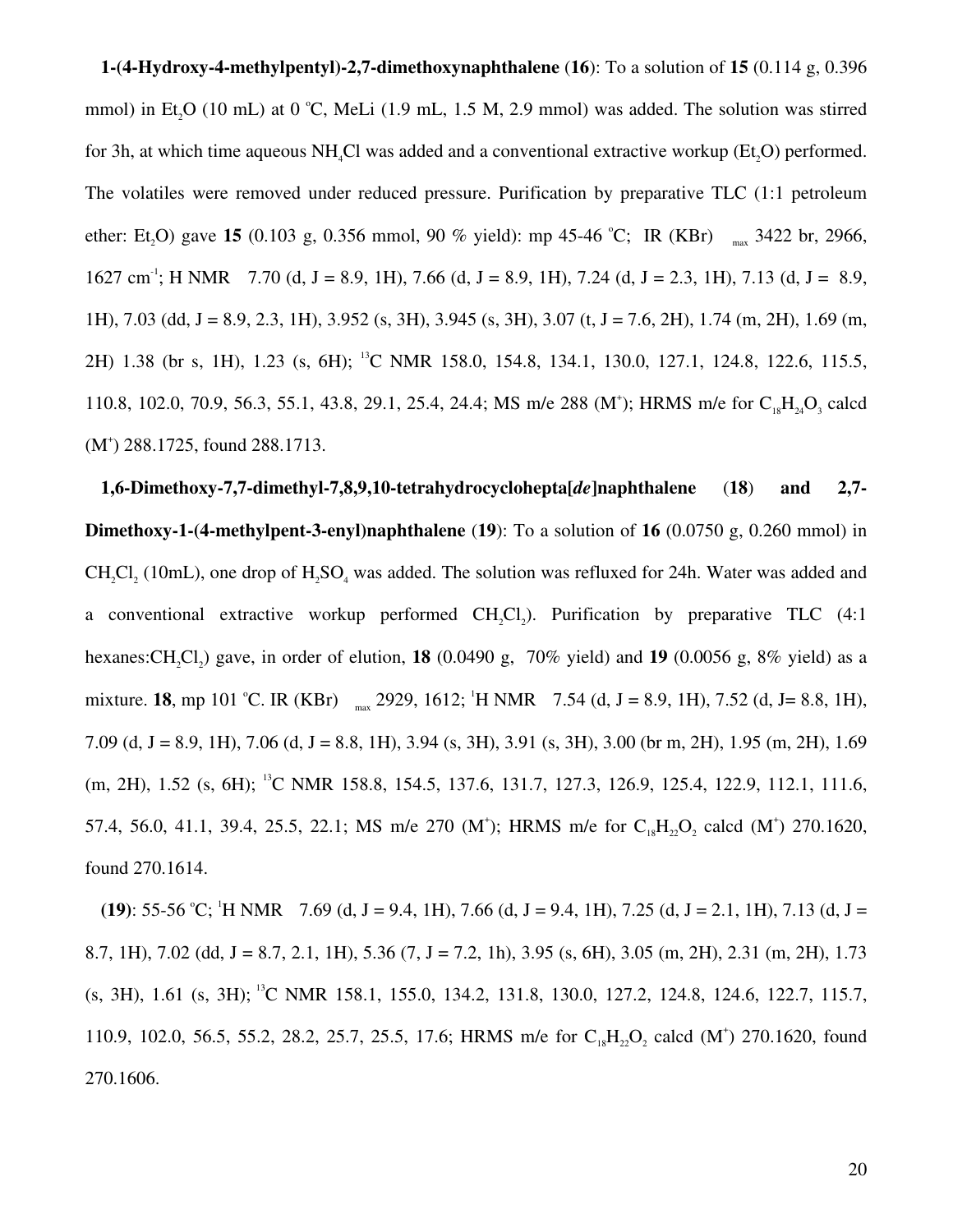#### **Hexacarbonyl[µ-η 44-(7-acetoxy-2-methoxy-1-(3-carbomethoxyprop-2-ynyl)naphthalene)]dicobalt**

(**21**): Subjecting **20** (0.249 g, 1.152mmol), **6b** (0.525 g, 1.27 mmol) and  $BF_3$ -OEt<sub>2</sub> (440 µL, 3.5 mmol) to Method 1 afforded **21** (0.609 g, 1.018 mmol, 88% yield) following flash chromatographic purification  $(2:1)$  petroleum ether: Et<sub>5</sub>O), as a viscous red-brown oil: IR (KBr) <sub>max</sub> 3004, 2952, 2099, 2063, 2029,1765, 1709; <sup>1</sup>H NMR 7.82 (d, J = 9.0, 1H), 7.81 (d, J = 8.8, 1H) 7.62 (d, J = 2.2, 1H), 7.25 (d, J = 9.0, 1H), 7.11 (dd, J = 8.8, 2.2, 1H), 4.60 (s, 2H), 3.95 (s, 3H), 3.76 (s, 3H), 2.33 (s, 3H); <sup>13</sup>C NMR 198.3, 170.7, 169.6, 155.0, 149.5, 133.4, 130.0, 129.0, 127.0, 120.2, 118.8, 114.3, 112.0, 98.7, 94.1, 55.4, 52.7, 28.4, 21.0; MS m/e 542(M<sup>+</sup>-2CO), 514(M<sup>+</sup>-3CO), 486 (M<sup>+</sup>-4CO), 458(M<sup>+</sup>-5CO), 430(M<sup>+</sup>-6CO); HRMS m/e for  $C_{24}H_{16}Co_2O_{11}$  calcd (M<sup>+</sup>-3CO) 513.9509, found 513.9511.

**7-Acetoxy-2-methoxy-1-(3-carbomethoxyprop-2-ynyl)naphthalene** (**22**): Subjecting **21** (0.284 g, 0.475 mmol) to Method 3, followed by recrystallization from Et2O afforded **22** (0.138 g, 93% yield): mp 132-133 °C; IR (KBr)  $_{max}$  2917, 2234, 1761, 1712; <sup>1</sup>H NMR 7.80 (d, J = 8.9, 1H), 7.78 (d, J = 8.9, 1H), 7.61 (d, J = 1.9, 1H), 7.23 (d, J = 8.9, 1H), 7.14 (dd, J = 8.9, 1.9, 1H), 4.07 (s, 2H), 3.96 (s, 3H), 3.70 (s, 3H), 2.38 (s, 3H); <sup>13</sup>C NMR 169.4, 154.7, 154.0, 149.5, 133.1, 129.9, 129.2, 126.9, 118.8, 114.8, 113.7, 112.7, 87.4, 72.0, 56.3, 52.3, 21.0, 14.6; MS m/e 312 (M<sup>+</sup>); HRMS m/e for C<sub>18</sub>H<sub>16</sub>O<sub>5</sub> calcd (M<sup>+</sup>) 312.0998, found 312.0991.

**7-Acetoxy-1-(3-carbomethoxypropyl)-2-methoxynaphthalene** (**23**): To a solution of **22** (0.157 g, 0.503 mmol) in MeOH (15 mL) under  $H_2$  was added Pd/C (excess). The solution was stirred for 6 h, following which the suspension was filtered and the filtrate concentrated under reduced pressure. Preparative TLC (1:1 petroleum ether: Et<sub>5</sub>O) gave 23 (0.148 g, 93% yield) as white solid: mp 125 °C; IR (KBr)  $_{max}$  3067, 2950, 1759, 1734; <sup>1</sup>H NMR 7.79 (d, J = 8.8, 1H), 7.72 (d, J = 9.0, 1H), 7.65 (d, J = 2.0, 1H), 7.22 (d, J = 9.0, 1H), 7.11 (dd, J = 8.8, 2.0, 1H), 3.92 (s, 3H), 3.68 (s, 3H), 3.09 (t, J = 7.5, 2H), 2.42 (t, J = 7.5, 2H), 2.37 (s, 3H), 1.98 (m, 2H); <sup>13</sup>C NMR 173.9, 169.5, 154.9, 149.1, 133.6, 129.9, 127.6, 127.1, 122.3, 118.4, 114.0, 112.7, 56.1, 51.2, 33.5, 24.7, 24.0, 21.1; MS m/e 316 (M<sup>+</sup>); HRMS m/e for  $C_{18}H_{20}O_5$  calcd (M<sup>+</sup>) 316.1311, found 316.1316.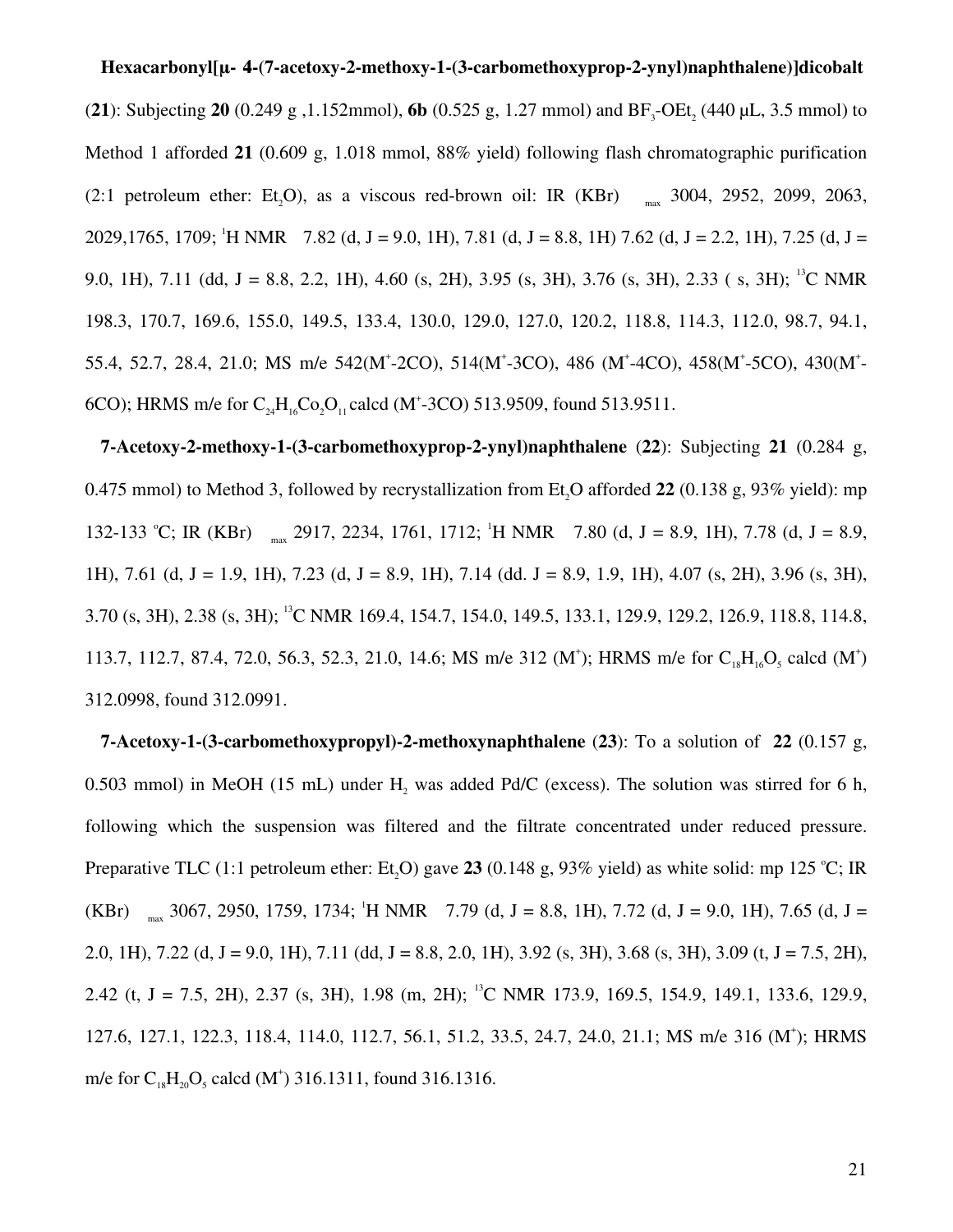**1-(3-Carboxypropyl)-7-hydroxy-2-methoxynaphthalene** (**24**): To a solution of **23** (0.117 g, 0.370 mmol ) in methanol (20 mL) was added an excess of sodium hydroxide. Following heating to reflux for 18h, the mixture was acidified  $(3 \text{ M HCl})$  and a conventional extractive workup performed  $(Et, O)$ . Recrystallization from CH<sub>2</sub>Cl<sub>2</sub> afforded product 24 (0.0730 g, 73 % yield): mp 164-165 °C; IR (KBr)  $_{max}$  3385 br, 2924, 1703, 1626; <sup>1</sup>H NMR (acetone-d<sub>6</sub>) 7.63 (d, J = 8.8, 1H), 7.62 (d, J = 9.0, 1H), 7.28 (br s, 1H), 7.11 (d, J = 9.0, 1H), 6.93 (dd, J = 8.8, 2.1, 1H), 3.87 (s, 3H), 2.99 (t, J = 7.7, 2H), 2.35 (m, 2H), 1.85 (m, 2H); <sup>13</sup>C NMR (acetone-d<sub>6</sub>) 174.5, 156.0, 155.1, 134.8, 130.2, 127.7, 124.5, 120.7, 115.7, 110.3, 104.8, 55.8, 33.3, 24.8, 24.1; MS m/e 260 (M<sup>+</sup>); HRMS m/e for C<sub>15</sub>H<sub>16</sub>O<sub>4</sub> calcd (M<sup>+</sup>) 260.1049, found 260.1045.

**6-Hydroxy-1-methoxy-9,10-dihydrocyclohepta[***de***]naphthalen-7(8H)-one** (**25**): A solution of polyphosphoric acid (PPA, ca. 0.1 g, excess) and **24** (0.100 g, 0.385 mmol ) in  $CH_2Cl_2$  (20 mL), was heated to reflux for 36 h. Water was added and the mixture subjected to a conventional extractive workup (CH<sub>2</sub>Cl<sub>2</sub>). Preparative TLC (2:1 petroleum ether: Et<sub>2</sub>O) gave 25 (0.075 g, 80 % yield ); mp 90 <sup>o</sup>C; IR (KBr)  $_{max}$  3009, 2970, 1616 cm<sup>-1</sup>; <sup>1</sup>H NMR 12.73 (s, 1H), 7.71 (d, J = 8.9, 1H), 7.63 (d, J = 8.8, 1H), 7.12 (d, J = 8.8, 1H), 6.93 (d, J = 8.9, 1H), 3.95 (s, 3H), 3.01 (t, J = 7.1, 2H), 2.71 (t, J = 7.4, 2H), 2.39 (m, 2H); <sup>13</sup>C NMR 207.4, 162.5, 157.3, 136.2, 135.7, 128.6, 123.2, 122.4, 116.5, 115.2, 110.3, 56.2, 42.3, 29.5, 25.4; MS m/e 242 (M<sup>+</sup>); HRMS for  $C_{15}H_{14}O_3$  calcd (M<sup>+</sup>) 242.0943, found 242.0931.

**7-Hydroxy-1-(4-hydroxy-4-methylpentyl)-2-methoxynaphthalene** (**26**): To a solution of **23**  $(0.1030 \text{ g}, 0.3259 \text{mmol})$  in Et.O at 0°C was added MeLi  $(0.76 \text{ mL}, 1.1 \text{ mmol}, 1.5 \text{ M}$  in Et.O). After 4h of stirring, aqueous NH<sub>4</sub>Cl was added. A conventional workup and preparative TLC (1:1 petroleum ether: Et<sub>2</sub>O) gave **26** (0.0625 g, 70% yield): mp 140 °C; IR (KBr)  $_{\text{max}}$  3358, 2967 cm<sup>-1</sup>; <sup>1</sup>H NMR 8.10 (br s, 1H), 7.65 (d, J = 8.8, 1H), 7.61 (d, J = 8.9, 1H), 7.33 (d, J = 2.2, 1H), 7.08 (d, J = 8.9, 1H), 7.01 (dd, J = 8.8, 2.2, 1 H), 3.91 (s, 3H), 2.95 (br t, J = 7.0, 2H), 2.60 (br s, 1H), 1.65 (m, 4H), 1.21 (s, 6H); <sup>13</sup>C NMR 154.6, 154.5, 134.4, 130.3, 127.3, 124.5, 122.1, 115.6, 110.7, 105.3, 72.0, 56.4, 43.5, 29.0, 25.4, 24.3; MS m/e 274 (M<sup>+</sup>); HRMS m/e for  $C_{17}H_{22}O_3$  calcd 274.1569, found 274.1574.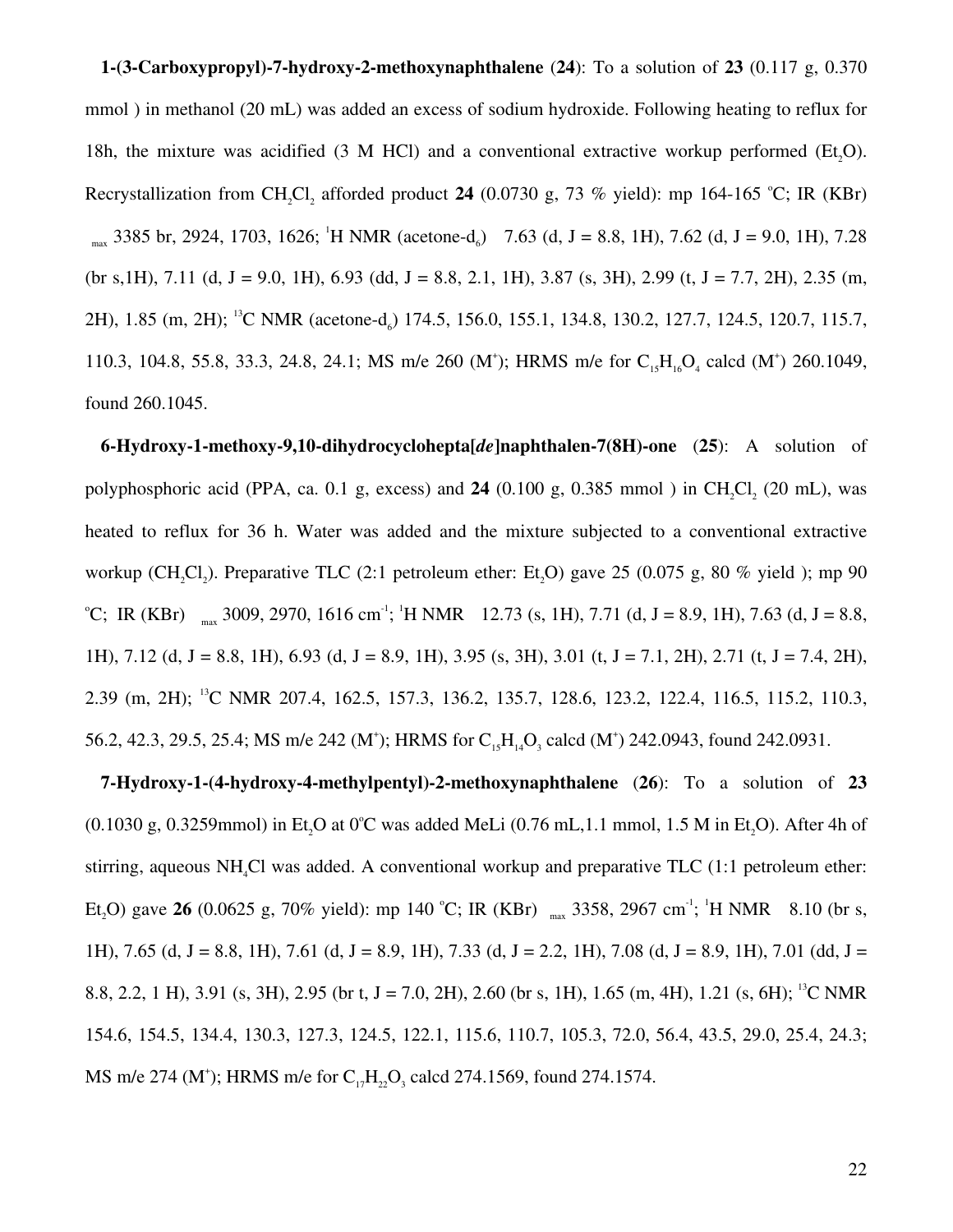**6-Methoxy-10,10-dimethyl-8,9,10,10a-tetrahydrocyclohepta[***de***]naphthalen-1(7H)-one** (**27**): To a solution of **26** (0.0625 g, 0.228 mmol) in CH<sub>2</sub>Cl<sub>2</sub> (10mL), one drop of H<sub>2</sub>SO<sub>4</sub> was added at 0°C. After stirring for 0.5 h, a conventional extractive workup  $(CH_2Cl_2)$  followed by preparative TLC (10:1) petroleum ether:Et<sub>2</sub>O) afforded 27 (0.0410 g, 70% yield): mp 85-87 °C; IR (KBr) <sub>max</sub> 2934, 1653, 1615 cm<sup>-1</sup>; <sup>1</sup>H NMR 7.29 (d, J = 9.7, 1H), 7.13 (d, J = 8.4, 1H), 6.79 (d, J = 8.4, 1H), 5.97 (d, J = 9.7, 1H), 3.84 (s, 3H), 3.63 (s, 1H), 3.36 (m, 1H), 2.42 (m, 1H), 1.84 (m, 1H), 1.51 (m, 1H), 1.38 (m, 1H), 1.27 (m, 1H), 1.17 (s, 3H), 0.66 (s, 3H); <sup>13</sup>C NMR 203.2, 157.7, 145.5, 140.8, 129.4, 127.9, 124.4, 123.5, 108.9, 58.3, 55.7, 43.2, 37.0, 27.5, 24.3, 21.5, 20.2; MS m/e 256 (M<sup>+</sup>); HRMS m/e for C<sub>17</sub>H<sub>20</sub>O<sub>2</sub> calcd 256.1463, found 256.1457.

**2-Acetoxy-7-benzyloxynaphthalene** (**28**): To a solution of 7-benzyloxy-2-naphthol (2.000 g, 7.991 mmol) in CH<sub>2</sub>Cl<sub>2</sub> (50 mL) were added Et<sub>2</sub>N (2 mL, excess) and acetic anhydride (2 mL, excess). After stirring for 1h, the mixture was subjected to a conventional extractive workup. Recrystallization from Et<sub>2</sub>O afforded 28 (2.1958g, 94% yield) as a white crystalline solid: mp 121 °C; IR (KBr)  $_{\text{max}}$  2938, 1751 cm<sup>-1</sup>; <sup>1</sup>H NMR 7.78 (d, J = 8.9, 1H), 7.76 (d, J = 8.9, 1H), 7.49 (d, J = 7.4, 2H), 7.45 (d, J = 2.2, 1H), 7.42 (apparent t, J = 7.5, 2H), 7.36 (t, J = 7.5, 1H), 7.22 (dd, J = 8.8, 2.2, 1H), 7.19 (d, J = 2.2, 1H), 7.10 (dd, J = 9.0, 2.2, 1H), 5.19 (s, 2H), 2.36 (s, 3H); <sup>13</sup>C 169.5, 157.3, 149.0, 136.7, 135.0, 129.3, 129.1, 128.6, 128.0, 127.5, 127.0, 118.8, 118.7, 117.5, 107.1, 70.0, 21.1; MS m/e 292 (M<sup>+</sup> ); HRMS for  $C_{19}H_{16}O_3$  calcd 292.1099, found 292.1097.

#### **Hexacarbonyl[µ-η 44-(7-acetoxy-2-benzyloxy-1-(3-carbomethoxyprop-2-**

**ynyl)naphthalene)]dicobalt** (29): To a solution of 28 (0.2000 g, 0.6849 mmol) in CH<sub>2</sub>Cl<sub>2</sub> (10 mL) was added 6b (0.3120 g, 0.7534 mmol) and Bu<sub>2</sub>BOTf (479 µL, 0.479 mmol) was added dropwise at  $0^{\circ}$  C. After 1h of continuous stirring,  $NH_4Cl_{(aa)}$  was added and the mixture was subjected to a conventional extractive workup. The residue was purified by flash chromatography  $(2:1)$  petroleum ether: Et<sub>,</sub>O) to give **29** (0.4150 g, 90% yield) as a red-brown solid: IR (KBr) max 2953, 2113, 2063, 2031, 1765, 1708 cm<sup>-1</sup>; <sup>1</sup>H NMR 7.80 (d, J = 8.8, 1H), 7.78 (d, J = 9.0, 1H), 7.65 (d, J = 2.1, 1H), 7.46 (d, J = 7.2, 2H), 7.39 (apparent t, J = 7.2, 2H), 7.33 (t, J = 7.2, 1H), 7.31 (d, J = 9.0, 1H), 7.14 (dd, J = 8.8, 2.1, 1H), 5.28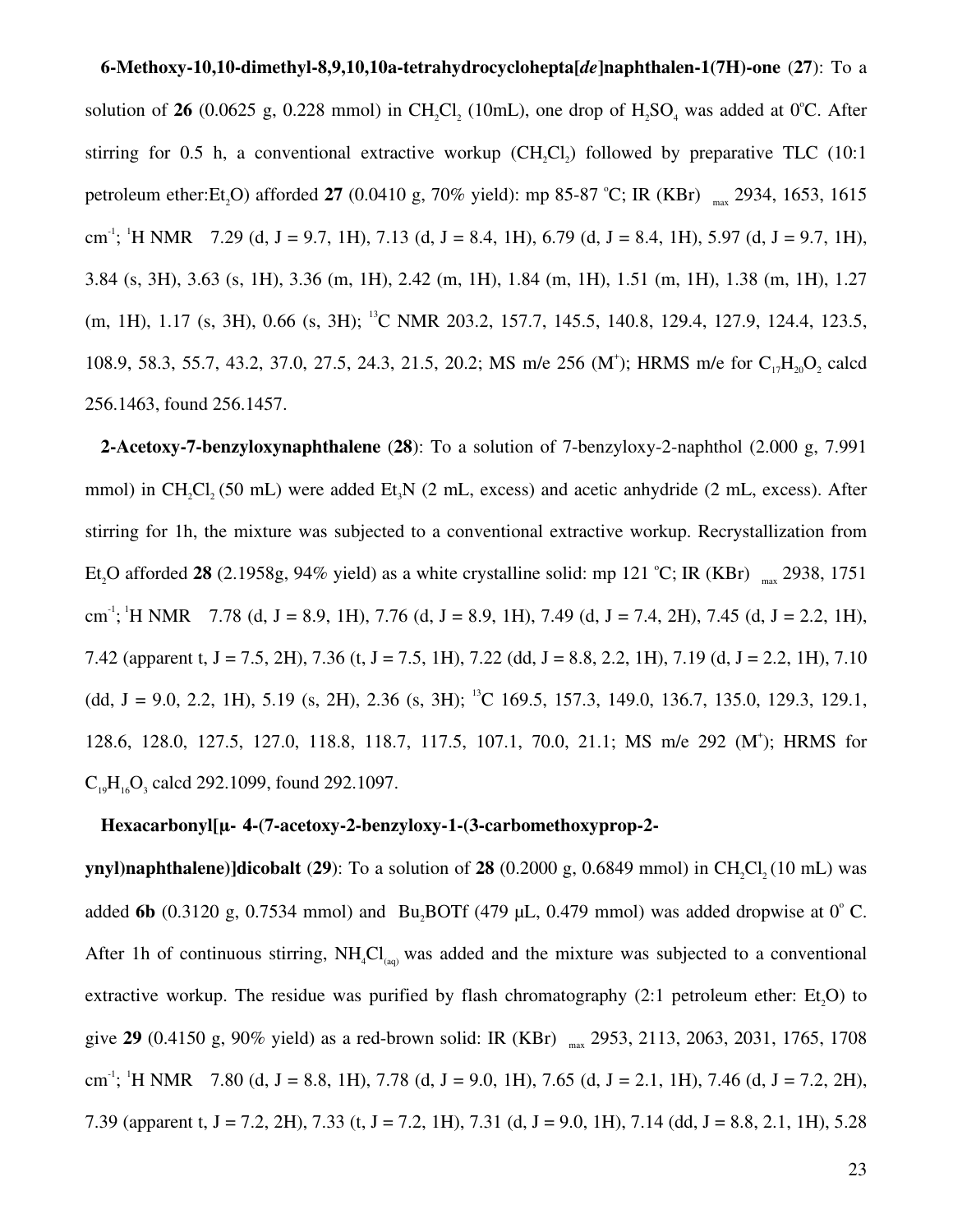(s, 2H), 4.68 (br s, 2H), 3.64 (s, 3H), 2.34 (s, 3H); <sup>13</sup>C 198.2, 170.5, 169.5, 154.2, 149.5, 136.8, 133.5, 130.1, 128.9, 128.6, 128.0, 127.34, 127.25, 121.0, 119.0, 114.6, 113.9, 98.3, 78.8, 70.9, 52.6, 28.9, 21.0; MS m/e 618 (M<sup>+</sup>-2CO), 590 (M<sup>+</sup>-3CO), 506 (M<sup>+</sup>- 6CO); HRMS m/e for  $C_{30}H_{20}Co_2O_{11}$  calcd (M<sup>+</sup>-2CO) 617.9771, found 617.9773.

**7-Acetoxy-2-benzyloxy-1-(3-carbomethoxyprop-2-ynyl)naphthalene** (**30**): Subjecting **29** (0.3630 g, 0.5385 mmol) to Method 3 gave the crude reaction product, which upon recrystallization from methanol gave 30 (0.1880g, 90 % yield): mp 144 °C; IR (KBr) <sub>max</sub> 2956, 2234, 1761, 1712 cm<sup>-1</sup>; <sup>1</sup>H NMR 7.79 (d, J = 8.8, 1H), 7.75 (d, J = 9.0, 1H), 7.67 (d, J = 1.5, 1H), 7.49 (d, J = 7.5, 2H), 7.43 (apparent t, J = 7.5, 2H), 7.36 (t, J = 7.5, 1H), 7.26 (d, J = 9.0, 1H), 7.17 (dd, J = 8.8, 1.5, 1H), 5.25 (s, 2H), 4.13 (s, 2H), 3.72 (s, 3H), 2.39 (s, 3H); <sup>13</sup>C 169.5, 154.14, 154.09, 149.6, 136.8, 133.3, 130.1, 129.3, 128.6, 128.1, 127.3, 119.2, 116.0, 114.4, 114.1, 87.4, 72.3, 71.4, 52.4, 21.2, 15.1 ; MS m/e 388 (M<sup>+</sup>); HRMS m/e for  $C_{24}H_{20}O_5$  calcd. 388.1311, found 388.1298.

**7-Acetoxy-2-benzyloxy-1-(3-carbomethoxypropyl)naphthalene** (**31**): To a solution of **30** (0.2000 g, 0.5154 mmol) in ethyl acetate (20 mL) under  $H_2$  was added Rh/C (excess) at room temperature. The solution was stirred for 18h with monitoring by TLC. The suspension was filtered and the solvent was removed under reduced pressure. Preparative TLC (2:1 petroleum ether: Et <sup>2</sup>O) to give **31** (0.1880 g, 93% yield): bp 180-185 °C (0.15 torr); IR (KBr)  $_{max}$  2956, 1763, 1731 cm<sup>-1</sup>; <sup>1</sup>H NMR 7.81 (d, J = 8.8, 1H), 7.73 (d, J = 2.1, 1H), 7.72 (d, J = 8.9, 1H), 7.50 (d, J = 7.4, 2H), 7.44 (apparent t, J = 7.4, 2H), 7.37  $(t, J = 7.4, 1H)$ , 7.29 (d,  $J = 8.9, 1H$ ), 7.16 (dd,  $J = 8.8, 2.1, 1H$ ), 5.22 (s, 2H), 3.64 (s, 3H), 3.20 (t,  $J =$ 7.7, 2H), 2.46 (t, J = 7.4, 2H), 2.40 (s, 3H), 2.05 (m, 2H); <sup>13</sup>C 173.8, 169.5, 154.0, 149.0, 137.2, 133.6, 129.8, 128.4, 127.7, 127.5, 127.3, 127.0, 123.0, 118.6, 114.2, 114.1, 70.9, 51.2, 33.6, 24.7, 24.3, 21.0; MS m/e 392 (M<sup>+</sup>); HRMS m/e for  $C_{24}H_{24}O_5$  calcd. 392.1624, found 392.1610.

**7-Acetoxy-1-(3-carbomethoxypropyl)-2-hydroxynaphthalene** (**32**): To a solution of **31** (0.1900 g, 0.4846 mmol) in ethyl acetate (20 mL) under  $H_2$ , Pd/C (excess) at room temperature. The solution was stirred for 4h with monitoring by TLC. The suspension was filtered and the solvent was removed under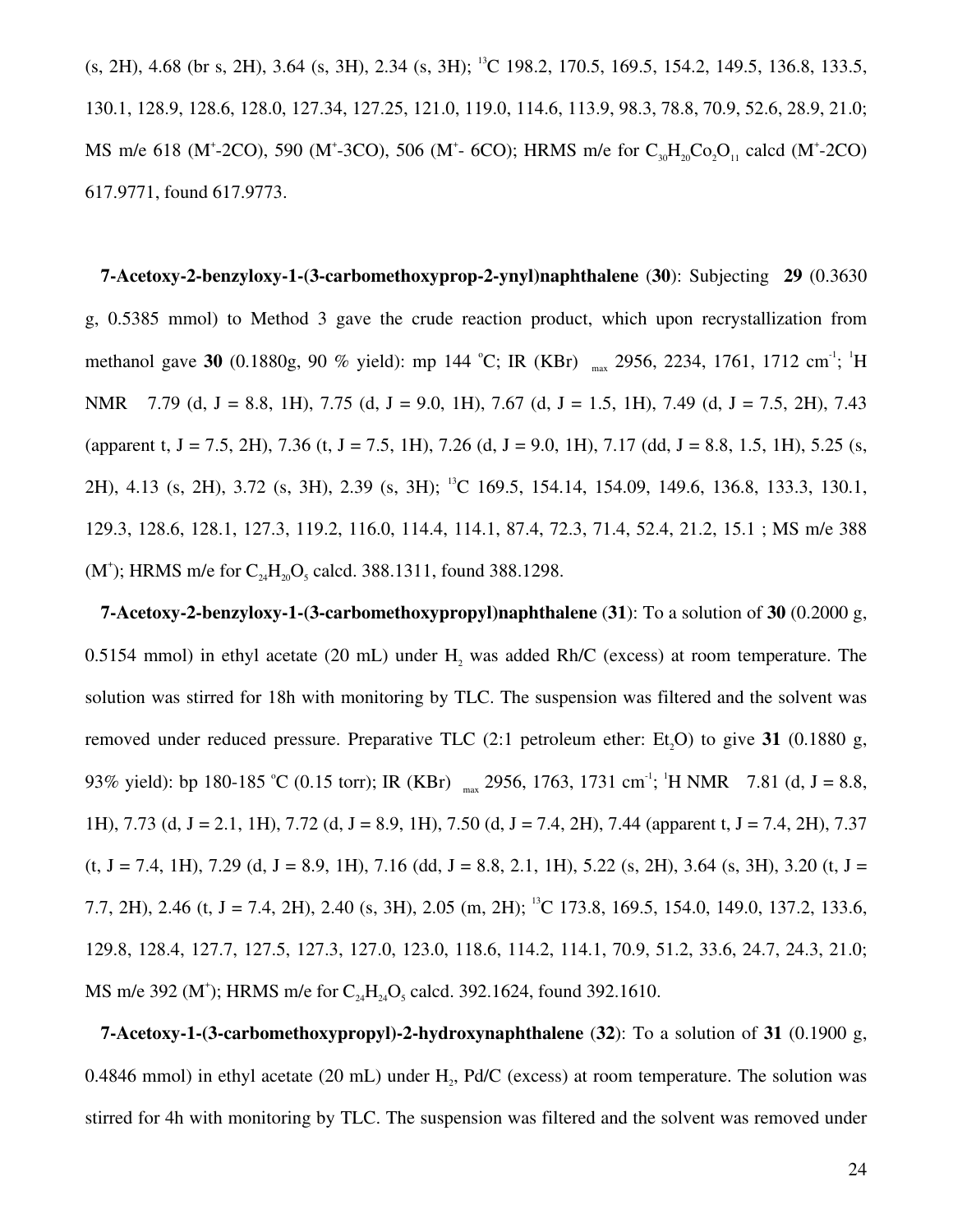reduced pressure. Preparative TLC (1:1 petroleum ether: Et<sub>5</sub>O) afforded 32 (0.1400 g, 96% yield), mp 80-81 °C: IR (KBr)  $_{\text{max}}$  3425 br, 2952, 1759, 1733 cm<sup>-1</sup>; <sup>1</sup>H NMR 7.75 (d, J = 8.8, 1H), 7.572 (d, J = 8.8, 1H), 7.565 (d, J = 2.3, 1H), 7.25 (br, 1H), 7.073 (d, J = 8.8, 1H), 7.069 (dd, J = 8.8, 2.3, 1H), 3.74  $(s, 3H)$ , 3.02 (t, J = 7.8, 2H), 2.43 (t, J = 6.8, 2H), 2.38 (s, 3H), 1.96 (m, 2H); <sup>13</sup>C 175.6, 170.0, 152.5, 149.0, 133.7, 130.0, 127.7, 127.1, 118.3, 118.2, 117.7, 113.7, 51.9, 32.6, 24.3, 23.8, 21.2; Ms m/e 302 (M<sup>+</sup>); HRMS m/e for  $C_{17}H_{18}O_5$  calcd. 302.1154, found 302.1141.

**7-Acetoxy-1-(3-carbomethoxypropyl)-2-(trifluoromethylsulfonyloxy)naphthalene** (**33**): To a solution of **32** (0.1700 g, 0.5629 mmol) in CH<sub>2</sub>Cl<sub>2</sub> (20mL), pyridine (136  $\mu$ L<sub>1</sub>,1.69mmol) and Tf<sub>2</sub>O (105 µL, 0.625 mmol), were added sequentially. The reaction mixture was stirred for 0.5 h. Following a coventional extractive workup  $(CH_2Cl_2)$ , preparative TLC  $(1:1$  petroleum ether: Et<sub>2</sub>O) afforded 33  $(0.2347 \text{ g}, 96\% \text{ yield})$  as a viscous oil: IR (KBr)  $_{\text{max}}$  2955, 1765, 1738 cm<sup>-1</sup>; <sup>1</sup>H NMR 7.91 (d, J = 8.9, 1H), 7.86 (d, J = 2.1, 1H), 7.80 (d, J = 9.1, 1H), 7.37 (d, J = 9.1, 1H), 7.35 (dd, J = 8.9, 2.1, 1H), 3.72 (s, 3H), 3.17 (m, 2H), 2.48 (t, J = 7.3, 2H), 2.40 (s, 3H), 2.03 (m, 2H); <sup>13</sup>C 173.4, 169.4, 149.8, 145.5, 133.2, 130.7, 130.3, 129.8, 128.8, 122.2, 119.1, 118.5 (q, J<sub>CF</sub> = 319.8), 115.9, 51.6, 33.4, 25.6, 24.8, 21.1; MS m/e 434 (M<sup>+</sup>); HRMS m/e for  $C_{18}H_{17}F_3O_7S$  calcd. 434.0647, found 434.0641.

**7-Acetoxy-1-(3-carbomethoxypropyl)-2-methylnaphthalene** (**34**) and **1-(3-Carbomethoxypropyl)- 7-hydroxy-2-methylnaphthalene** (35): To a solution of  $Pd_2(dba)$ <sub>3</sub> (0.0058 g, 0.0063 mmol) and (2biphenyl)dicyclohexylphosphine(0.0045 g, 0.013 mmol) in anhydrous THF (20 mL), DABAL-Me<sub>3</sub> (0.0987 g, 0.385 mmol in THF) and **33** (0.1860 g, 0.4281mmol, in THF (2 mL)) were added sequentially. After 0.5 h of stirring, dilute HCl (1M) was added. After conventional extractive workup  $(Et, O)$ , the residue was subjected to preparative TLC, which afforded, in order of elution (1:1 petroleum) ether: Et<sub>2</sub>O), 34 (0.1080 g, 84% yield), and 35 (0.0080 g, 7% yield); (34) mp 48 °C; (KBr)  $_{\text{max}}$  2951, 1769, 1736 cm<sup>-1</sup>; <sup>1</sup>H NMR 7.81 (d, J = 9.0, 1H), 7.73 (d, J = 2.0, 1H), 7.63 (d, J = 8.5, 1H), 7.29 (d, J  $= 8.5, 1H$ , 7.19 (dd, J = 9.0, 2.0, 1H), 3.72 (s, 3H), 3.06 (m, 2H), 2.51 (s, 3H), 2.50 (t, J = 7.0, 2H), 2.39  $(s, 3H)$ , 1.96 (m, 2H); <sup>13</sup>C 173.8, 169.8, 148.6, 134.5, 133.9, 132.6, 130.6, 129.9, 129.0, 126.1, 119.7,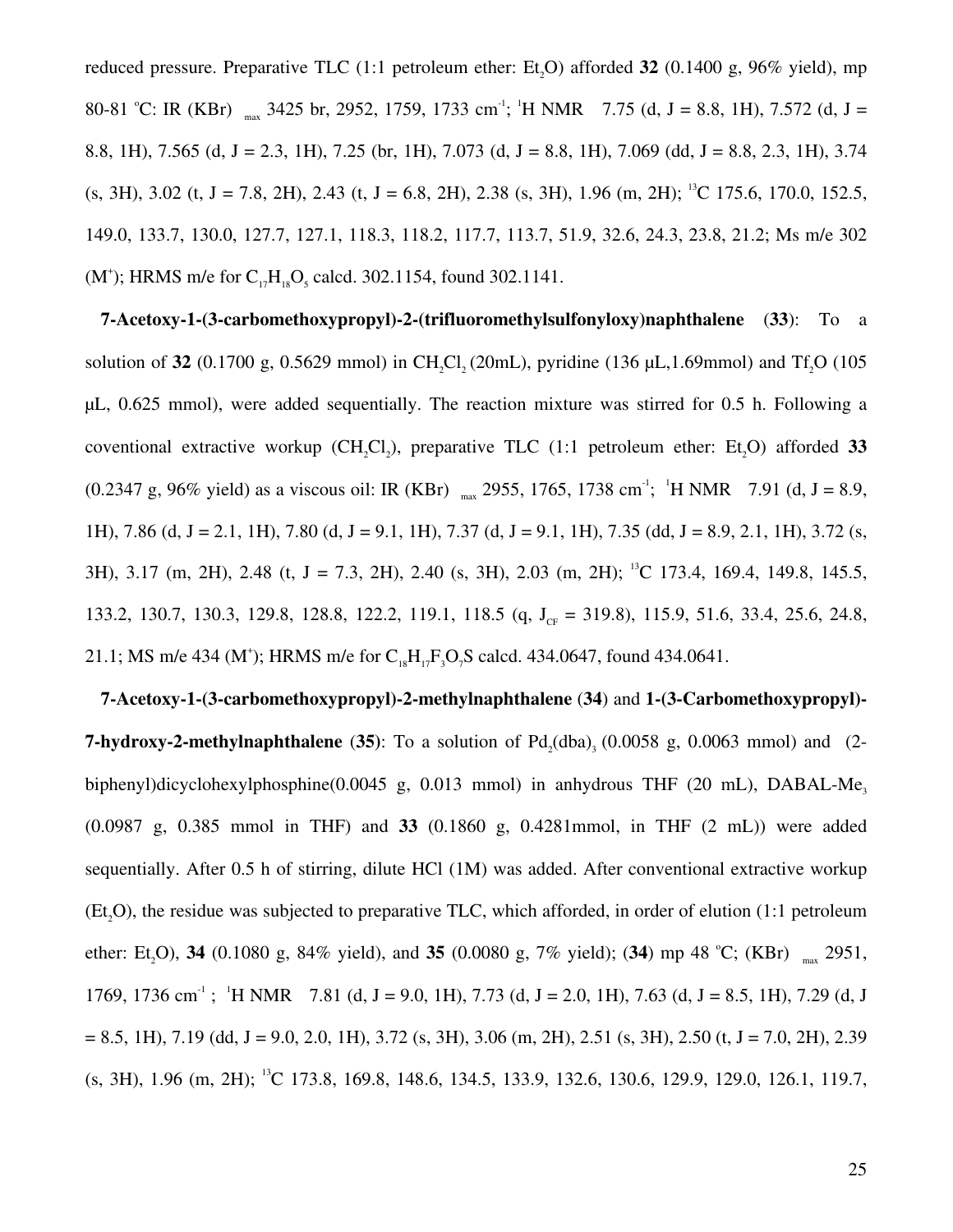114.6, 51.5, 33.9, 28.0, 24.8, 21.2, 20.1; MS m/e 300 (M<sup>+</sup>); HRMS m/e for C<sub>18</sub>H<sub>20</sub>O<sub>4</sub> calcd. 300.1362, found 300.1351.

(35): (KBr)  $_{max}$  3395 br. 2953, 1736 cm<sup>-1</sup>; <sup>1</sup>H NMR 7.70 (d, J = 9.0, 1H), 7.56 (d, J = 8.5, 1H), 7.44 (d,  $J = 2.3$ , 1H), 7.14 (d,  $J = 9.0$ , 1H), 7.08 (dd,  $J = 8.5$ , 2.3, 1H), 3.76 (s, 3H), 3.01 (m, 2H), 2.52 (t,  $J = 7.0$ , 2H), 2.47 (s, 3H), 1.95 (m, 2H); <sup>13</sup>C 174.4, 153.9, 133.6, 133.5, 133.1, 130.4, 127.9, 126.8, 126.1, 116.4, 105.9, 51.7, 33.9, 28.2, 24.5, 20.1; MS m/e 258 (M<sup>+</sup>); HRMS m/e for C<sub>16</sub>H<sub>18</sub>O<sub>3</sub> calcd. 258.1256, found 258.1259.

**7-Hydroxy-1-(4-hydroxy-4-methylpentyl)-2-methylnaphthalene** (**36**): To a solution of **34** (0.0380 g,  $0.127$  mmol) in Et<sub>0</sub>O at  $0^{\circ}$ C, MeLi  $(0.59 \text{ mL}, 1.5 \text{ M}$  in Et<sub>0</sub>O, 0.89 mmol) was added. After 4h of stirring, aqueous NH<sub>4</sub>Cl was added. After a conventional extractive workup (Et<sub>3</sub>O), preparative TLC  $(1:1 \text{ petroleum ether: Et}_2O)$  gave product **36** (0.0306 g, 94% yield): mp 145-146 °C; IR (KBr)  $_{\text{max}}$  3312 (br), 2968, 1635 cm<sup>-1</sup>; <sup>1</sup>H NMR (DMSO-d<sub>6</sub>) 9.57 (s, 1H), 7.67 (d, J = 8.8, 1H), 7.51 (d, J = 8.3, 1H), 7.25 (d, J = 2.1, 1H), 7.07 (d, J = 8.3, 1H), 6.99 (dd, J = 8.8, 2.1, 1H), 4.09 (s, 1H), 2.87 (m, 2H), 2.41  $(s, 3H)$ , 1.57 (m, 4H), 1.08 (s, 6H); <sup>13</sup>C (DMSO) 155.4, 133.7, 133.3, 132.4, 129.8, 126.8, 125.8, 125.5, 116.9, 105.1, 68.7, 44.0, 29.3, 28.8, 24.3, 19.8; MS m/e 258 (M<sup>+</sup>); HRMS for C<sub>17</sub>H<sub>22</sub>O<sub>2</sub> calcd. (M<sup>+</sup>) 258.1620, found 258.1620.

**6,10,10-Trimethyl-8,9,10,10a-tetrahydrocyclohepta[***de***]naphthalen-1(7H)-one** (**37**): To a solution of 36 (0.0260 g, 0.101 mmol) in  $CH_2Cl_2$  (10mL),  $H_2SO_4$  (1 drop) was added and the solution was stirred for 4h. A conventional extractive workup  $(CH_2Cl_2)$  followed by preparative TLC (1:4 hexanes:  $CH_2Cl_2$ ) afforded product 37 (0.0210 g, 87% yield): mp 73-74 °C; IR (KBr)  $_{max}$  2955, 1654 cm<sup>-1</sup>; <sup>1</sup>H NMR 7.33 (d, J = 9.8, 1H), 7.11 (1/2 AB quartet, J = 7.7, 1H), 7.08 (1/2 Abquartet, J = 7.7, 1H), 6.05 (d, J = 9.8, 1H), 3.66 (s, 1H), 2.99 (m, 1H), 2.70 (m, 1H), 2.36 (s, 3H), 1.90 (m, 1H), 1.55 (m, 1H), 1.32 (m, 1H), 1.21 (s, 3H), 1.19 (m, 1H), 0.67 (s, 3H); <sup>13</sup>C 203.6, 145.7, 138.9, 136.9, 128.9, 128.1, 126.6, 125.9, 58.2, 42.3, 37.4, 29.7, 26.8, 25.6, 24.9, 20.4, 19.9; MS m/e 240 (M<sup>+</sup>); HRMS m/e for C<sub>17</sub>H<sub>20</sub>O calcd. 240.1514, found 240.1518.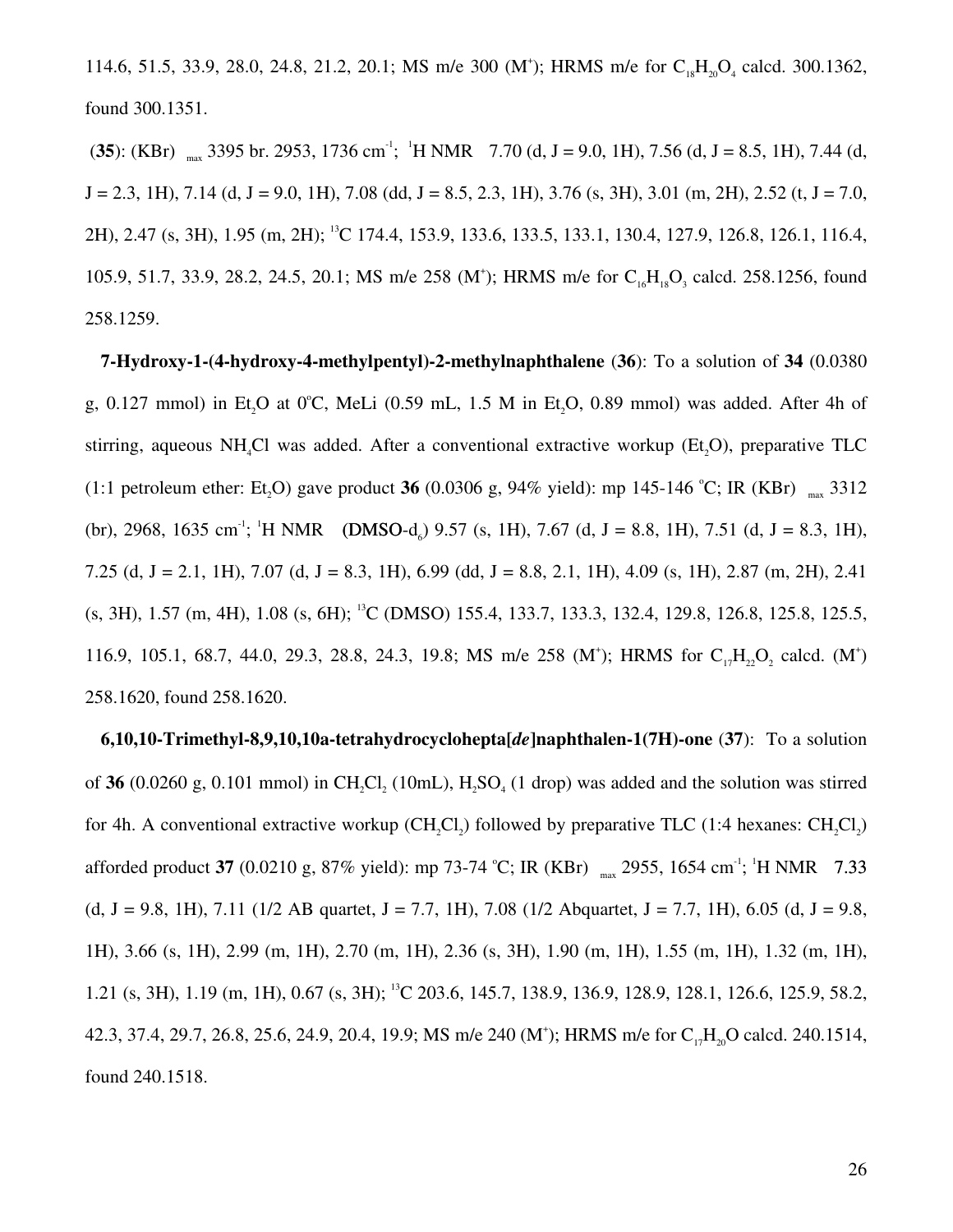## **and (2R\*,3R\*,10aS\*)- 10a-Hydroxy-6,10,10-trimethyl-8,9,10,10atetrahydrocyclohepta[***de***]naphthalen-1(7H)-one 2,3-oxide** (**39**): To a solution of **37** (0.0200 g, 0.0833 mmol) in dry DMF (3mL), NaH (0.0024 g, 0.10 mmol) was added. After stirring of reaction mixture for 3h in open air, the reaction was subjected to a conventional extractive workup ( $Et$ , $O$ ). Prepartive TLC  $(1:1 \text{ hexanes}: CH_2Cl_2)$  gave, in order of elution, **38**  $(0.0090 \text{ g}, 42\% \text{ yield})$ , and **39**  $(0.0070 \text{ g}, 31\% \text{ yield})$ ; (**38**): mp 102 °C; IR (KBr)  $_{\text{max}}$  3450, 2959, 1657 cm<sup>-1</sup>; <sup>1</sup>H NMR 7.29 (d, J = 9.8, 1H), 7.10 (d, J = 7.6, 1H), 6.95 (d, J = 7.6, 1H), 6.20 (d, J = 9.8, 1H), 4.40 (s, 1H), 3.64 (m, 1H), 2.79 (m, 1H), 2.34 (s, 3H),

2.33 (m, 1H), 1.83 (m, 1H), 1.45 (m, 1H), 1.29 (m, 1H), 0.82 (s, 6H); <sup>13</sup>C 205.6, 148.0, 143.5, 140.4, 138.8, 130.2, 128.8, 127.3, 123.1, 84.4, 42.4, 39.0, 27.9, 26.8, 23.2, 22.0, 21.5; MS m/e 256 (M<sup>+</sup> ); HRMS m/e for  $C_{17}H_{20}O_2$  calcd. 256.1463, found 256.1473.

(39): mp 110-111 °C IR (KBr)  $_{max}$  3456, 2924, 1698 cm<sup>-1</sup>; <sup>1</sup>H NMR 7.15 (1/2 AB quartet, J = 7.7, 1H), 7.11 (1/2 AB quartet, J = 7.7, 1H), 4.37 (s, 1H), 4.21 (d, J = 4.2, 1H), 3.95 (d, J = 4.2, 1H), 3.46  $(dd, J = 14.3, 14.3, 1H), 2.87 (dd, J = 14.3, 5.9, 1H), 2.49 (m, 1H), 2.35 (s, 3H), 1.78 (m, 1H), 1.58 (m,$ 1H), 1.26 (m, 1H), 1.03 (s, 3H), 0.84 (s, 3H); <sup>13</sup>C 212.1, 143.9, 139.3, 138.3, 130.2, 127.5, 127.2, 85.2, 59.5, 54.4, 43.7, 39.5, 28.7, 27.8, 25.7, 23.4, 21.7; MS m/e 272 (M<sup>+</sup>); HRMS m/e for C<sub>17</sub>H<sub>20</sub>O<sub>3</sub> calcd. 272.1412, found 272.1404. <sup>1</sup>H NOESY spectral studies showing cross peaks between the 0.84 ppm (methyl) and 4.37 ppm (hydroxy) resonances, along with cross peaks between 1.03 ppm (methyl) and both the 3.95 ppm and 4.21 ppm (epoxide CH) resonances support a *cis*- relationship between the OH and epoxy functions.

#### **References**

-

(1) (a) Ulubelen, A.; Topçu, G.; Tan, N.; Lin, L.-J.; Cordell, G. A. *Phytochemistry* **1992**, *31*, 2419- 2421; (b) Ulubelen, A.; Topçu, G.; Tan, N. *Phytochemistry* **1992**, *31*, 3637-3638; (c) Topçu, G.; Ulubelen, A. *J. Nat. Prod.* **1996**, *59*, 734-737 (d) Ulubelen, A.; Topçu, G.; Ufuk Sönmez, U.; M. Iqbal Choudhary, M.; Atta-Ur-Rahman *Phytochemistry* **1995**, *40*, 861-864; (e) Ulubelen, A.; Sönmez, U.;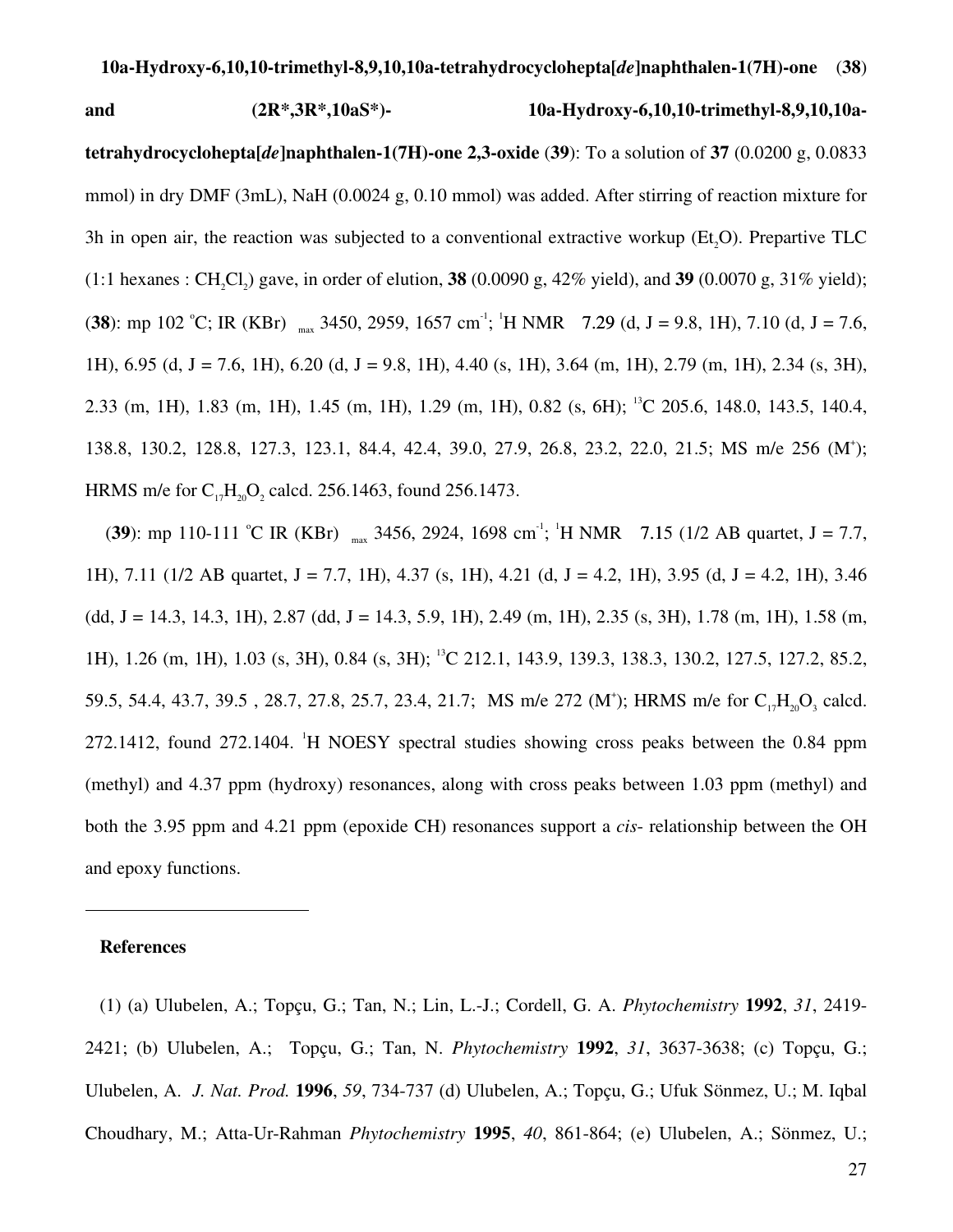Topçu, G. *Phytochemistry* **1997**, *44*, 1297-1299; (f) Ulubelen, A.; Tan, N.; Topçu, G. *Phytochemistry* **1997**, *45*, 1221-1223; (g) Sönmez, U.; Topçu, G.; Ulubelen, A. *Turk. J. Chem.* **1997**, *21*, 376-382; (h) Ulubelen, A.; Topçu; G.; Chai, H.-B.; Pezzuto, J. M. *Pharm. Biol.* **1999**, *37*, 148-151; (i) Li, M.; Zhang, J.-S.; Ye, Y.-M.; Fang, J.-N. *J. Nat. Prod.* **2000**, *63*, 139-141; (j) Aboul-Ela, M. A.; El-Lakany, A. M. *Alexandria J. Pharm. Sci.* **2000**, *14*, 57-61; (k) Ulubelen, A.; Oksuz, S.; Kolak, U.; Bozok-Johansson, C.; Celik, C.; Voelter, W. *Planta Med.* **2000**, *66*, 458-462; (l) Okodil, G.; Topçu, G.; Goren, A. C.; Voelter, W. *Z. Naurfoscht. B* **2002**, *57*, 957-960; (m) Topçu, G.; Altiner, E. N.; Gozcu, S.; Halfon, B.; Aydogmus, Z.; Pezzuto, J. M.; Zhou, B.-N.; Kingston, D.G. I. *Planta Med.* **2003**, *69*, 462-464; (n) A. Kabouche, A.; N. Boutaghane, N.; Z. Kabouche, Z.; E. Seguin, E.; F. Tillequin, F.; K. Benlabed, K. *Filoterapia* **2005**, *76*, 450-452.

(2) Chyu, C.-F.; Lin, H.-C; Kuo, Y.-H. *Chem. Pharm. Bull.* **2005**, *53*, 11-14.

-

(3) (a) Topçu, G.; Gören, A. C. *Rec. Nat. Prod.* **2007**, *1*, 1-16; (b) Ulubelen, A. In *Sage. The Genus Salvia*; Kintzios, S. E., Ed.; Harwood: Amsterdam, 2000; pp. 55-68.

(4) (a) Fieser, L. F.; Peters, M. A. *J. Am. Chem. Soc.* **1932**, *54*, 4347-4356; (b) Morita, K.; Aida, T.; Morinaga, K.; Tsunetsugu, J. *J. Chem. Soc., Perkin Trans. 1* **1994**, 1215-1220; (c) Ashworth, G.; Barry, D.; Smith, D. C. C. *J. Chem. Soc., Perkin Trans. 1* **1979**, 2995-3000.

(5) (a) Gleiter, R.; Dobler, W. *Chem. Ber.* **1985**, *118*, 4725-4742*.;* (b) Tsunetsugu, J.; Yamaguchi, T.; Ebina, S.; Morinaga, K. *J. Chem. Soc, Perkin Trans 1* **1986**, 1965-1973; (c) Sheilds, J. E.; Gavrilovoc, D.; Kopecký, J.; Hartmann, W.; Heine, H.-G. *J. Org. Chem.* **1974**, *39*, 515-520.

(6) Boekelheide, V.; Vick, G. K. *J. Am. Chem. Soc.* **1956**, *78*, 653-658.

(7) Vogel, E.; Neumann, B.; Klug, W.; Schmickler, H.; Lex, J. *Angew. Chem.Int. Ed. Engl.* **1985**, 24, 1046-1048; *Angew.Chem.* **1985**, *97*, 1044-1045.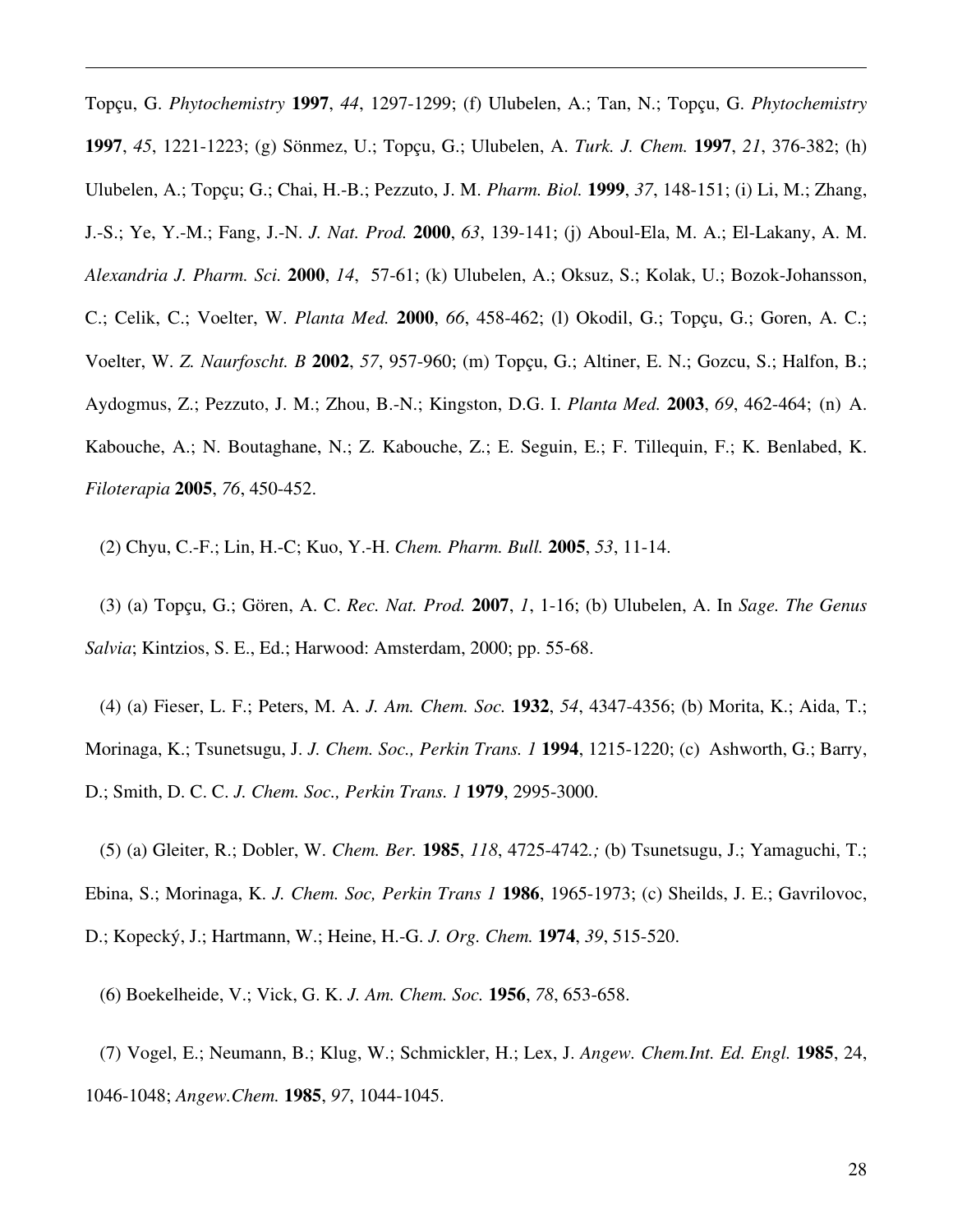(8) Connolly, T. J.; Durst, T. *Tetrahedron* **1997**, *53*, 15969-15982.

(9) In addition, some homologs, such as the hypocrellins, have seen recent synthetic attaention; (a) O'Brien, E.M.; Morgan, B.J.; Mulrooney, C.A.; Carroll, P.J.; Kozlowski, M.C. *J. Org. Chm.* **2010**, *75*, 57-68; (b) O'Brien, E.M.; Li, J. Carroll, P.J.; Kozlowski, M.C. *J. Org. Chem.* **2010**, *75*, 69-73.

(10) Green, J. R. *Eur. J. Org. Chem.* **2008**, 6053-6062.

-

(11) For recent reviews dedicated to the Nicholas reaction: (a) Diaz, D. D.; Betancort, J. M.; Martin, V. S. *Synlett* **2007**, 343-353; (b) Teobald, B. J. *Tetrahedron* **2002**, *58*, 4133-4170; (c) Green, J. R. *Curr. Org. Chem.* **2001***, 5*, 809-826. For reviews covering Nicholas reactions in part, see reference 9 and: (d) Fletcher, A. J.; Christie, S. D. R. *J. Chem. Soc., Perkin Trans 1* **2000**, 1657-1668; (e) Welker, M. E. *Curr. Org. Chem.* **2001**, *5*, 785-807; (f) Müller, T. J. J. *Eur. J. Org. Chem.* **2001**, 2021-2033; (g) Omae, I. *Appl. Organometal. Chem.* **2007**, *21*, 318-344; (h) Bromfield, K. M.; Gradén, H.; Ljungdahl, N.; Kann, N. *Dalton Trans.* **2009**, 5051-5061.

(12) (a) Green, J. R.; Tjeng, A. A. *J. Org. Chem.* **2009**, *74***,** 7411-7416; (b) Green, J. R. *Chem. Commun.* **1998**, 1751-1752; (d) Vizniowski, C. S.; Green, J. R.; Breen, T. L.; Dalacu, A. V. *J. Org. Chem*. **1995**, *60*, 7496-7502.

(13) For -carbonyl cation equivalents by way of cationic allyl iron complexes, see: a) Green, J.R.; Carroll, M.K. *Tetrahedron Lett*. **1991**, *32*, 1141-1144; b) Zhou, T.; Green, J. R. *Tetrahedron Lett.* **1993**, *34*, 4497-4500; c) Charlton, M. A., Green, J. R. *Can. J. Chem.* **1997**, *75*, 965-974; d) Enders, D.; Jandeleit, B.; Von Berg, S. *Synlett* **1997**, 421-431, and references therein.

(14) For reviews including -carbonyl cation equivalents and their vinylogous homologs by way of iron dienyl cations, see: a) Pearson, A. J. *Adv. Met.-Org. Chem.* **1988**, *1*, 1-49, and references therein; b) Pearson, A. J. *Iron Compounds in Organic Synthesis*; Academic: London, 1994; Chapter 5; (c)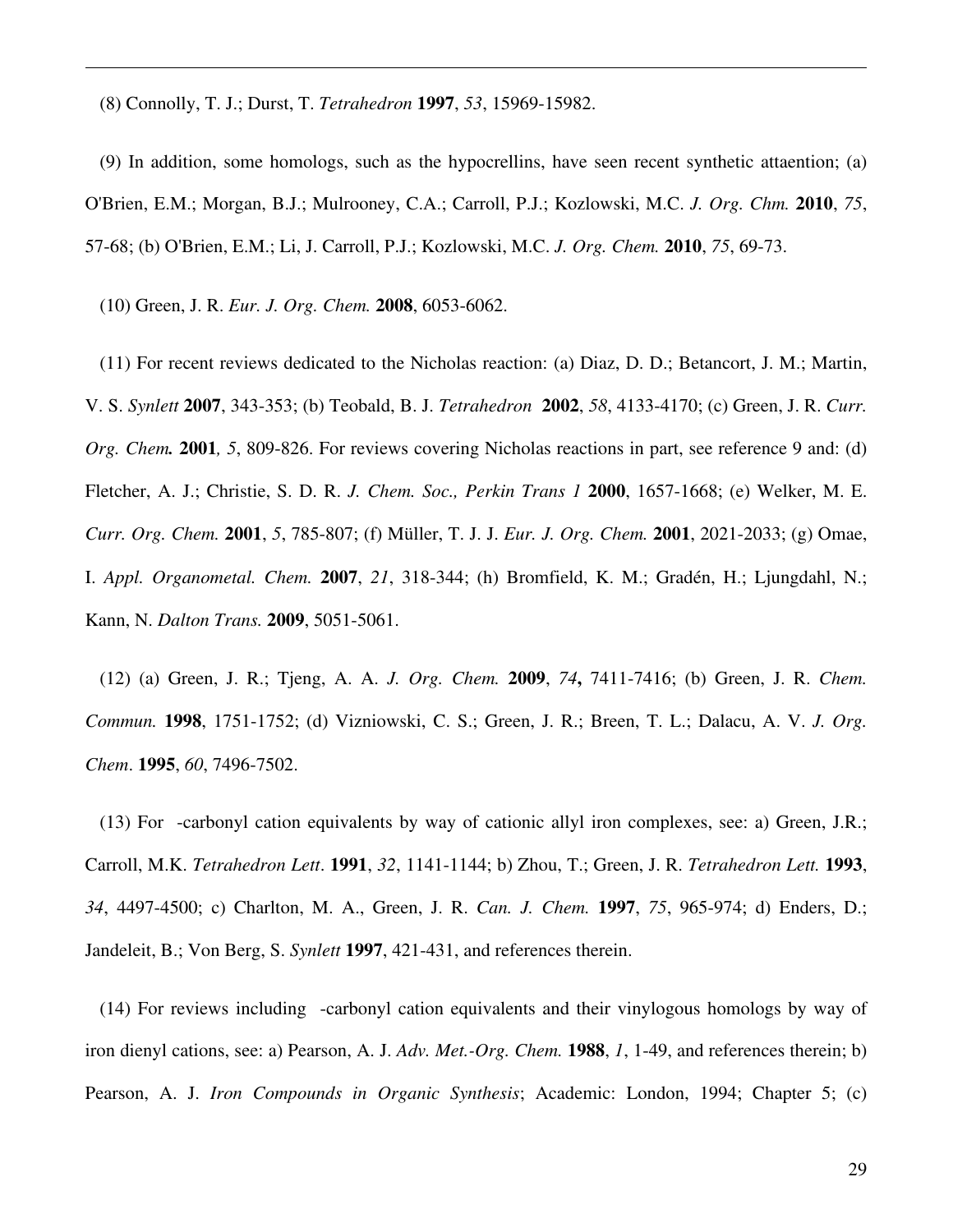Donaldson, W. A.; Chaudhury, S. *Eur. J. Org. Chem.* **2009**, 3831-3843; (d) Donaldson, W. A. *Curr. Org. Chem.* **2000**, *4*, 837-868.

(15) For -carbonyl cation equivalents by of carbonyl substituted cyclopropanes, see: a) Lifchits, O.; Alberico, D.; Zakharian, I.; Charette, A. B. *J. Org. Chem*. **2008**, *73*, 6838, and references therein; b) Hu, B.; Xing, S.; Wang, Z. *Org. Lett.* **2008**, *10*, 5481-5484; c) Harrington, P. A.; Kerr, M. A. *Tetrahedron Lett.* **1997**, *38*, 5949; d) Danishefsky, S. *Acc. Chem. Res.* **1979**, *12*, 66.

(16) For a preliminary report of this work: Taj, R.; Green, J. R. *Synlett* **2009**, 292-296.

(17) Richer, J.-C.; Pépin, Y. *Can. J. Chem.* **1965**, *43*, 3443-3445.

(18) Shorthill, B. J.; Glass, T. E. *Org. Lett.* **2001**, *3*, 577-579.

-

(19) (a) Kotha, S.; Mandal, K.; Tiwari, A.; Mobin, S. M. *Chem. Eur. J*. **2006**, *12*, 8024-8038. (b) Chattopadhyay, S. K.; Ghosh, D.; Neogi, K. *Synth. Commun*. **2007,** *37*, 1535-1543.

(20) (a) Gorelik, A. M.; Reznichenko, A. V.; Andronova, N. A.; Luk'yanets, E. A. *J. Org. Chem. USSR* **1983**, *19*, 183-189; (b) Bell, K. H.; McCaffery, L. F. *Aust. J. Chem.* **1992**, *45*, 1213-1224.

(21) The superiority of Bu<sub>2</sub>BOTf over  $BF_3$ -OEt<sub>2</sub> in Nicholas reactions for substrates possessing Lewis basic groups has been observed in our group previously; (a) Green, J. R. *Chem. Commun*., **1998**, 1751- 1752; (b) Green, J. R.; Tjeng, A. A. *J. Org. Chem.* **2009**, *74*, 7411-7416.

(22) a) Rieche, A.; Fruhwald, E. *Chem. Ber.* **1931**, *64B*, 1603-1606.; b) Moghaddam, F. M.; Porkaleh, H.; Zali-Boeini, H. *Lett. Org. Chem.* **2006**, *3*, 123-127..

(23) (a) Biswas, K.; Prieto, O.; Goldsmith, P. J.; Woodward, S. *Angew. Chem. Int. Ed.* **2005**, *44*, 2232- 2234; *Angew. Chem.* **2005**, *117*, 2272-2274; (b) Cooper, T.; Novak, A.; Humphreys, L. D.; Walker, M. D.; Woodward, S. *Adv. Synth. Catal.* **2006**, *348*. 686–690.